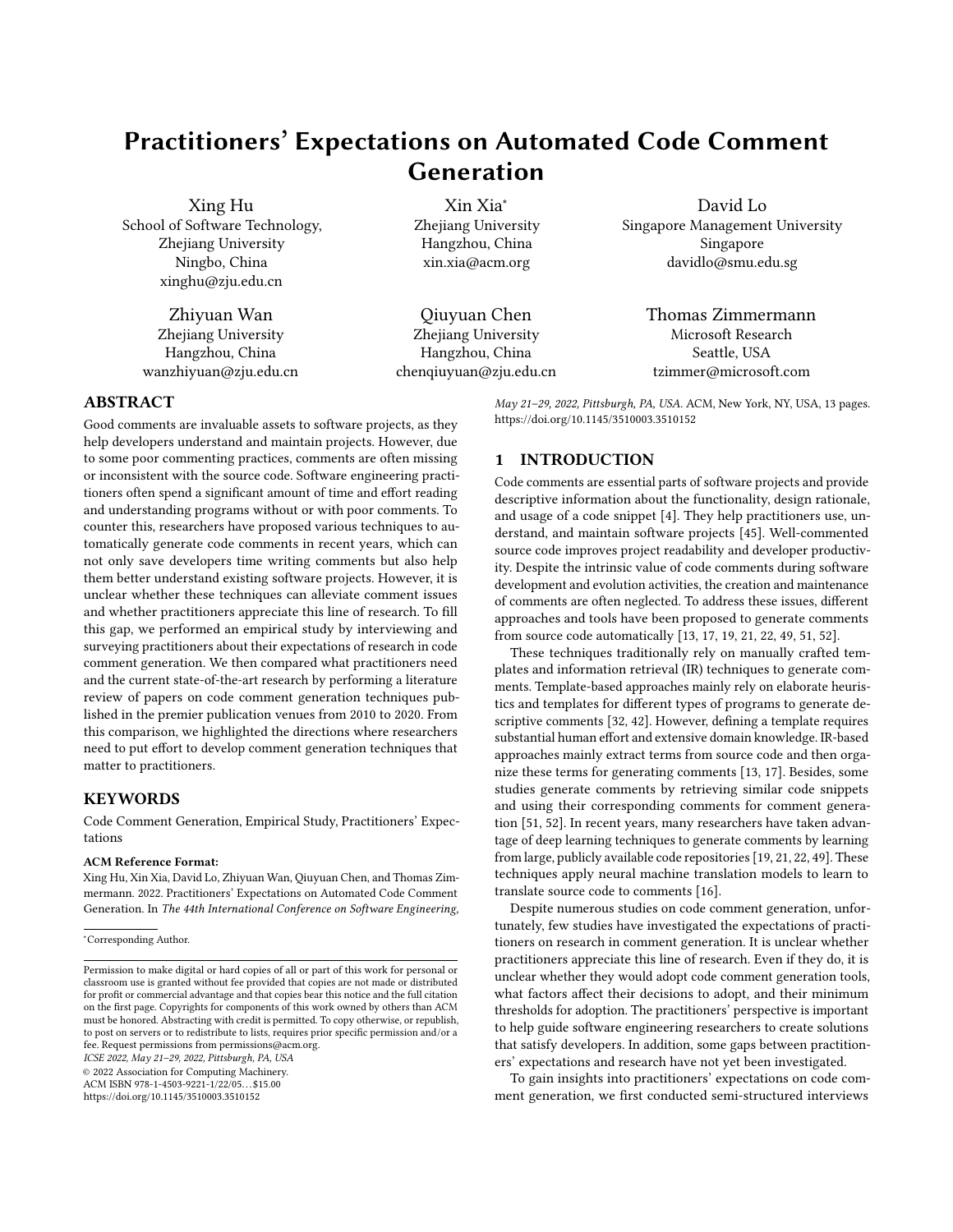with 16 professionals from various companies. Through the interviews, we qualitatively investigated the commenting practices and issues that our interviewees experienced in software development, and their expectations on code comment generation. Then, we validated our findings through a survey answered by 720 professional developers or other IT professionals from 26 countries across six continents. After the survey, we performed a literature review of the state-of-the-art papers. We then compared techniques proposed in the papers against the criteria that practitioners have for adoption.

In particular, we investigated the following four research questions:

### RQ1: What is the state of code commenting practices and what are the issues?

This research question studies code commenting practices and issues that practitioners experienced during software development. 82% and 81% of the survey respondents often write comments and are often confused when reading code without comments, respectively. Meanwhile, 69% and 62% respondents considered lack of comments and generic comments as the main issues, respectively. RQ2: Are automated code comment generation tools useful for practitioners?

This research question investigates practitioners' willingness to adopt code comment generation techniques. 80% of the survey respondents think code comment generation tools are worthwhile and essential for them. 78% of them agree that these tools can help them understand the source code, especially for existing projects with fewer comments and improve code readability.

#### RQ3: What are practitioners' expectations on code comment generation tools?

This research question focuses on investigating what to comment and where to comment for different granularity level comments that practitioners expect, and what factors can affect their adoption of a comment generation technique. Most participants (about 85%) expect tools to generate method-level comments. The comments should include information about 1) what the method does (i.e., functionality); 2) how to use the method; and 3) why the method exists (i.e., design rationale). The most important locations to be commented on include complex, tricky, and non self-explanatory methods. The optimal length of a generated comment is 2-3 lines. Before adopting a code comment generation tool, the generated comments should satisfy the amount of additional information (i.e., amount of information beyond what can be easily gleaned from scanning the source code), content adequacy (the amount of content carried over from the input code to the generated comments, ignoring fluency of the text), and conciseness.

### RQ4: How close are the current state-of-the-art studies to satisfy practitioner needs and demands before adoption?

This research question investigates the current state-of-the-art research and compares the gap between it and practitioners' expectations. We identified 25 papers that proposed code comment generation techniques and 17 of them generated method-level comments. Most papers generated comments to describe methods' functionality. However, few papers generated comments with "how to use" and "why a method exists" information. In addition, most papers focus on measuring the overlapped N-grams between generated comments and human-written comments, while it is not preferred by a large majority of our respondents. Also, no papers evaluate

ICSE 2022, May 21-29, 2022, Pittsburgh, PA, USA Xing Hu, Xin Xia, David Lo, Zhiyuan Wan, Qiuyuan Chen, and Thomas Zimmermann

<span id="page-1-1"></span>

Figure 1: Research Methodology Overview

the amount of additional information in the generated comments, which most practitioners expect.

Our research is meant to help researchers to consider the needs of practitioners to continue the development of better code comment generation techniques that can eventually result in high adoption and satisfaction rate.

This paper makes the following contributions:

- We interviewed 16 professionals and surveyed 720 practitioners from more than 26 countries to shed light on practitioners' expectations, including their views on the importance of comment generation and their thresholds and reasons for adopting or not adopting such techniques.
- We performed a literature review of papers published in the premier publication venues in software engineering and artificial intelligence communities in the last ten years. Then, we compared the current state-of-research with what practitioners want and highlighted what can be done next to meet practitioners' needs and demands.

Paper Structure: Section [2](#page-1-0) describes the methodology of our study. Section [3](#page-3-0) shows the results of our study. We discuss the implications of our results in Section [4.](#page-8-0) Section [5](#page-9-0) discusses related work. Section [6](#page-10-0) draws conclusions and outlines avenues for future work.

# <span id="page-1-0"></span>2 RESEARCH METHODOLOGY

The overview of the methodology in our study is shown in Figure [1](#page-1-1) and consists of three stages. Stage 1: Interviews with professionals on their practices on commenting, issues they face related to code comments, and their expectations on code comment generation techniques. Stage 2: An online survey for confirming and extending the conclusions about code comments based on the interview. Stage 3: Perform a literature review to analyze whether and to what extent current state-of-the-art research has satisfied practitioners' needs and demands. The interviews and survey were approved by the relevant institutional review board (IRB).

### 2.1 Stage 1: Interview

The interview aims to understand commenting practices and issues that professionals experience during software development and practitioners' expectations on code comment generation tools. This section presents the interview process.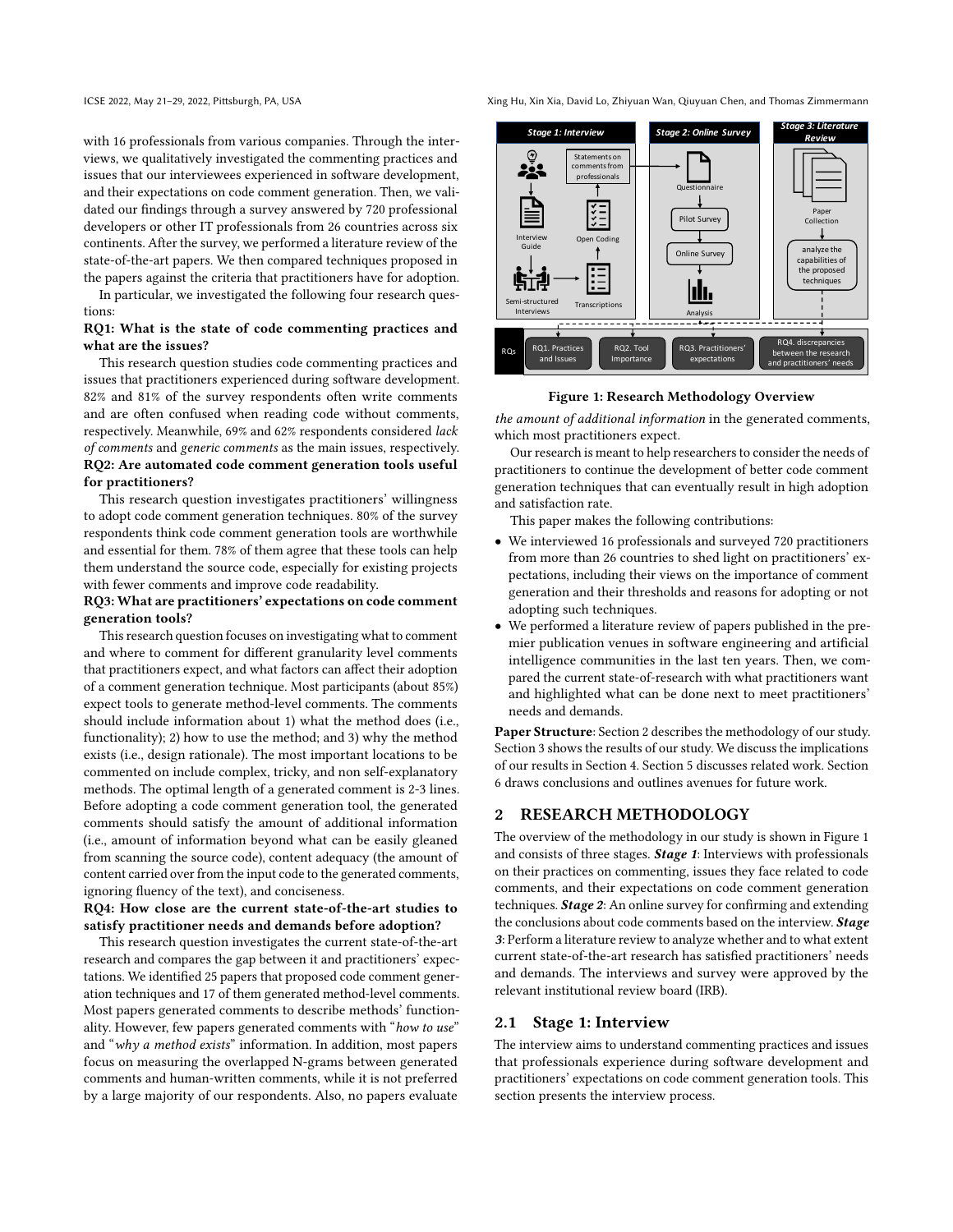2.1.1 Protocol. The first author conducted a series of face-to-face semi-structured, in-depth interviews based on an interview guide to enable a detailed exploration of the participants' views and experiences. We developed the interview guide through a brainstorming process. We invited 16 software practitioners to participate in the interviews from 10 IT companies worldwide. Each interview took 30-40 minutes. In the remainder of the paper, we denoted these 16 interviewees as I1 to I16.

Each interview had three parts. In the first part, we asked some demographic questions about the interviewee's background (e.g., job role, length of work experience, and team size). In the second part, we asked open-ended questions about what they consider to be good/bad code comments. This part aimed to allow the interviewees to speak freely about their opinions and experience without the interviewer biasing their responses. In the third part, we asked the interviewees to discuss the commenting practices and issues that they faced related to code comments. We also asked about the importance of automated comment generation tools and their expectations on these tools.

At the end of each interview, we thanked interviewees and briefly informed them of our next plan.

2.1.2 Interviewees. We invited professionals from our networks in the software industry who were working full time in different roles (e.g., developers and architects) to participate in the interviews. We sent 20 formal invitations to invite potential interviewees, and 16 interviewees agreed to participate in the interviews from ten IT companies worldwide. These 16 interviewees had an average of 4.2 years of professional experience in software development (min: 1, max: 11, median: 4.2, sd: 2.5).

2.1.3 Data Analysis. The first author analyzed the interviews by transcribing them and then performed open coding to generate codes of the interview contents using NVivo qualitative analysis software [\[1\]](#page-11-10). Then, the second author verified the initial codes created by the first author and provided suggestions for improvement. After incorporating these suggestions, two authors separately analyzed the codes and sorted the generated cards into potential statements. The overall Cohen's Kappa value between the two authors was 0.78, which indicated substantial agreement between the them. The two authors discussed their disagreements to reach a common decision. To reduce bias from the two authors sorting the cards to form initial statements, they both reviewed and agreed on the final set of statements. Eventually, based on the results of the interviews, we derived 6 commenting practices, 6 commenting issues, 5 conclusions for tool importance, 12/17/14 conclusions for expectations on class/method/statement comment generation, and 11 factors that affect the adoption of code comment generation tools.

### 2.2 Stage 2: Online Survey

To confirm the statements made by the interviewees (i.e., Stage 1), we conducted an anonymous online survey with more participants. The survey aimed to validate and quantify the observations from our interviews.

2.2.1 Design. The survey included different types of questions, e.g., multiple-choice questions, short answer questions, and rating

questions (in 5-point Likert scale: Strongly Disagree to Strongly Agree). We included the category "I don't understand" to filter respondents who do not understand our brief descriptions.

The survey consists of six sections:

- Demographics: The survey first asked for demographic information about the participants, including country/area of residence, primary job role, experience in years, and team size.
- Commenting Practices: This section investigated practitioners' commenting practices during software development, specifically, their practices on writing and reading comments, the commenting distributions in different projects, as well as the commenting review practices in practitioners' teams.
- Commenting Issues: This section focused on commenting issues that practitioners faced during software development, including outdated comments, too long comments, and redundant comments in projects.
- Tool Importance: This section provided respondents with a brief description of code comment generation tools and asked them how they perceive the importance of such line of tools with the following statements: (i) Essential: I will use this tool every day to help software development or code comprehension; (ii) Worthwhile: I will use this tool to help software development or code comprehension; (iii) Unimportant: I will not use this tool; (iv) Unwise: This tool will harm my or my team's productivity. Then, we asked practitioners about the importance aspects (e.g., improving development efficiency and code readability).
- Practitioners' Expectations: This section investigated practitioners' expectations on these tools, including preferred granularity levels (i.e., generating class-level, method-level, and statementlevel comments). Then, we asked what information should be included in generated comments, the locations to be commented and preferred lengths for different level comments.
- Tool Adoption: This section asked respondents factors that affect their likelihood to adopt a code comment generation technique. Specifically, we asked the minimum Turing Test rate ( the percentage of generated comments that are indistinguishable from human-written comments by a human evaluator), maximum revised rate (the percentage of the content in a generated comment that is needed to be revised before adoption), and minimum efficiency (the time of a tool to give a recommendation).

At the end of the survey, we allowed respondents to provide freetext comments, suggestions, and opinions about code commenting and our survey. A respondent may or may not provide any final comments.

We piloted the preliminary survey with a small set of practitioners who were different from our interviewees and survey takers. We obtained feedback on (1) whether the length of the survey was appropriate, and (2) the clarity and understandability of the terms. We made minor modifications to the preliminary survey based on the received feedback and produced a final version. Note that the collected responses from the pilot survey were excluded from the presented results in this paper.

To support respondents from China, we translated our survey to Chinese before distributing it to them. We chose to make our survey available both in English on Google Forms, and in Chinese on a popular survey website in China [\[3\]](#page-11-11). We chose to make our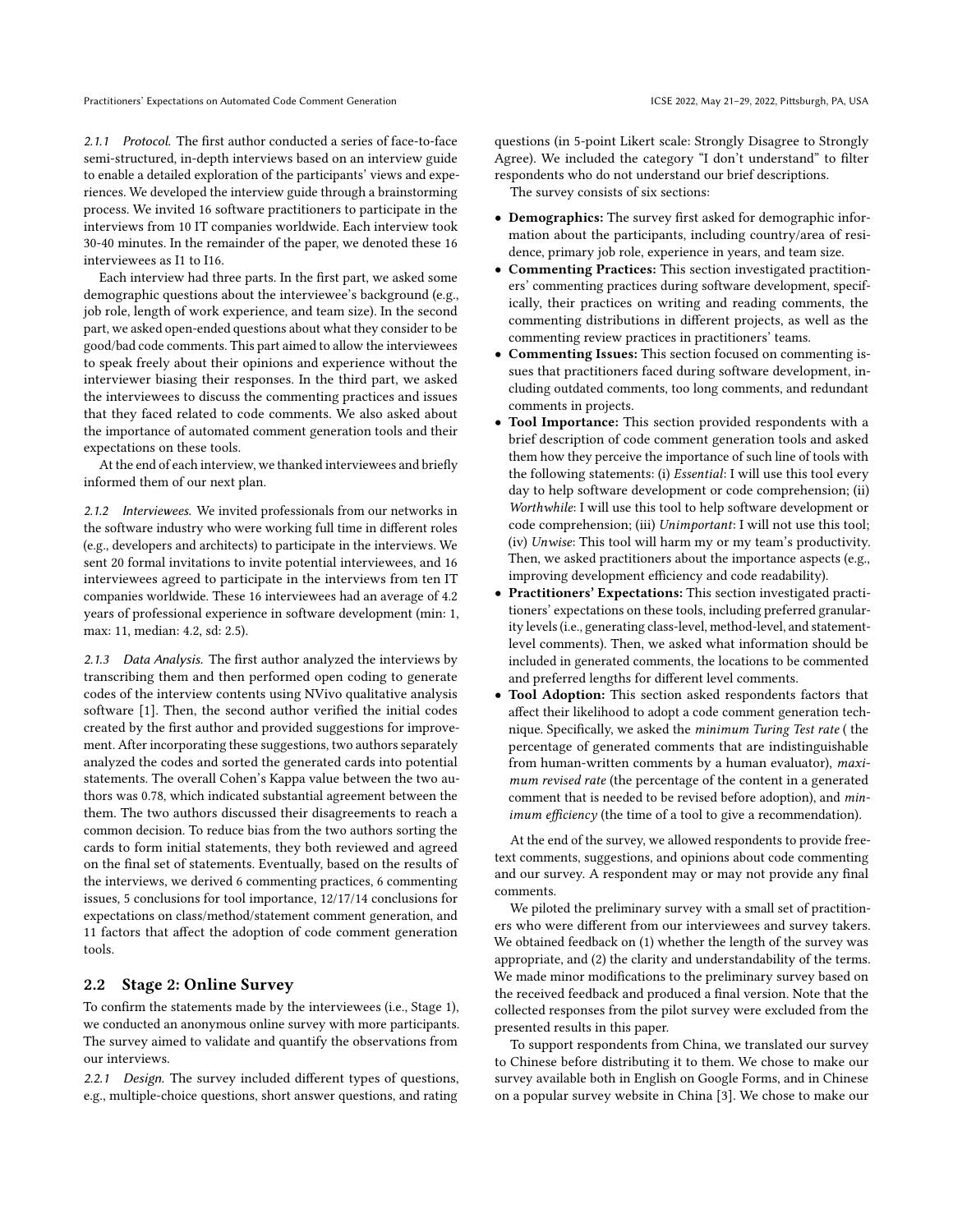<span id="page-3-1"></span>Table 1: Participants roles & programming experience

| Role                      | Population | $<1$ v   | $1-3y$ 3-5 y |     | $5 - 10$ v | $>10$ v |
|---------------------------|------------|----------|--------------|-----|------------|---------|
| Development               | 534        | 32       | 110          | 162 | 173        | 57      |
| <b>Testing</b>            | 59         |          | 13           | 18  | 16         | 5       |
| Algorithm/ML Model Design | 55         | 9        | 16           | 15  | 10         | 5       |
| Project manager           | 14         | $\theta$ | $\Omega$     |     | 3          | 10      |
| Architect                 | 23         | $\Omega$ | $\theta$     | 3   | 9          | 11      |
| Others                    | 35         | 4        | 11           | 10  | 5          | 5       |
|                           | 720        | 52       | 150          | 209 | 216        | 93      |

survey available in Chinese and English as the earlier is the most spoken language and the latter is an international lingua franca. 2.2.2 Participant Recruitment. We followed two steps to invite participants:

- We contacted professionals within our social network from IT companies and asked their help to disseminate our survey. Specifically, we sent invitations to our contacts in Tencent, Microsoft, Alibaba, Google, Huawei, and other companies, encouraging them to disseminate our survey to some of their colleagues. By following this strategy, we received 598 responses.
- We mined GitHub repositories to extract their contributors' public email addresses. Specifically, we sought repositories with the top popular open source projects (based on their number of stars). We sent emails to 2000 potential developers with a link to our survey. We aimed to recruit open-source practitioners who have software development experience in addition to professionals working in the industry. Out of these emails, we received eight automatic replies notifying us of the absence of the receiver; two receivers replied that they would not answer any survey. Finally, we received 137 responses.

In total, we received 735 survey responses. We discarded two incomplete surveys and 13 responses with less than two minutes of survey completion time. The data reported herein were from the remaining 720 valid responses. The 720 respondents resided in 26 countries across six continents. The top two countries where the respondents came from were China and United States. An overview of the surveyed participants and their experience was depicted in Table [1.](#page-3-1) Most participants were engaged in software development and had 3-5 years of professional experience.

2.2.3 Data Analysis. We analyzed the survey results based on the question types. For multiple-choice questions, we reported the percentage of each option is selected. In terms of open-ended questions, we analyzed the survey results qualitatively by inspecting responses. To understand trends in the Likert-scale questions, we created bar charts (many of which are shown in the remainder of this paper). We dropped "I don't know" ratings that form a small minority (about 1%) of all ratings.

Replication Package. The interview guide and questionnaire used to run our study are available in our replication package [\[2\]](#page-11-12).

# 2.3 Stage 3: Literature Review

Research papers about code comment generation techniques are usually published in software engineering and artificial intelligence fields. Therefore, we went through full research papers published in ICSE, ESEC/FSE, ASE, ICPC, SANER, MSR, ICSME, TSE, TOSEM, EMSE, ACL, IJCAI, ICLR, NIPS, and AAAI from 2010 to 2020. We selected papers from the above conferences and journals as they are premier publication venues in software engineering and artificial intelligence research communities, and state-of-the-art findings are published in these conferences and journals.

ICSE 2022, May 21-29, 2022, Pittsburgh, PA, USA Xing Hu, Xing Hu, Xin Xia, David Lo, Zhiyuan Wan, Qiuyuan Chen, and Thomas Zimmermann

<span id="page-3-2"></span>

Figure 2: Comment practices and comment issues

<span id="page-3-3"></span>Table 2: The agreement rate of statement [P1] and [P2] in terms of practitioners' experiences.

| Experiences<br><b>Statements</b>                            | $<1$ v | $1-3y$ | $3-5y$ | $5-10$ y | $>10$ v |  |
|-------------------------------------------------------------|--------|--------|--------|----------|---------|--|
| $[P1]$ <sup>1</sup>                                         | 0.82   | 0.80   | 0.83   | 0.82     | 0.80    |  |
| $[P2]$ <sup>2</sup>                                         | 0.9    | 0.88   | 0.83   | 0.77     | 0.71    |  |
| $1$ [P1] I often write comments during software development |        |        |        |          |         |  |

 $^1$  [P1] I often write comments during software development<br> $^2$  [P2] I'm often confused when reading code without comments

We read the titles and abstracts of all papers and judged whether each of the papers proposes a new code comment generation technique that can help practitioners generate comments during software development. We included papers on IR-based code comment generation (e.g., [\[17\]](#page-11-3)), template-based code comment generation (e.g., [\[42\]](#page-11-8)), and deep-learning-based code comment generation (e.g., [\[22\]](#page-11-6)). We excluded papers on other types of software documentation generation (e.g., commit message generation [\[23\]](#page-11-13)[\[28\]](#page-11-14)), and empirical study on comment generation (e.g., [\[4\]](#page-11-0)).

For each code comment generation paper, two authors read its content and analyzed the capabilities of the proposed technique in terms of the following factors: granularity level, what-to-comment, where-to-comment, and evaluation criteria, respectively. For example, Wei et al. [\[50\]](#page-12-4) declared that they took the first sentence or line in JavaDoc as the output of their proposed approach, thus we classified its length as one line. If a paper did not declare the capabilities explicitly, the two authors checked the contents and discussed its capabilities. For example, Moreno et al. [\[32\]](#page-11-7) proposed the Factory stereotype to generate comments for factory class; thus, we inferred that it satisfied the statement [C9], i.e., commenting at Classes with design patterns. Two authors discussed the differences in the capability analysis and confirmed the final result through further paper reading. Among the selected venues, we found no comment generation paper in MSR and ICSME. We will discuss the literature review results in Section [3.4.](#page-7-0)

### <span id="page-3-0"></span>3 RESULTS

We explain the results of research questions that investigate comment generation techniques from the perspective of practitioners.

### 3.1 RQ1: Commenting Practices and Issues

In RQ1, we explored commenting practices, including practitioners' practices on writing/reading comments during development, quantity and quality of comments in their projects, and the commenting review practices in their team. Besides, we also reported the main commenting issues that participants frequently face. Figure [2](#page-3-2) illustrates respondents' rating of some statements related to commenting practices and issues.

3.1.1 Commenting Practices. For developers, we find that more than 82% participants often write code comments during software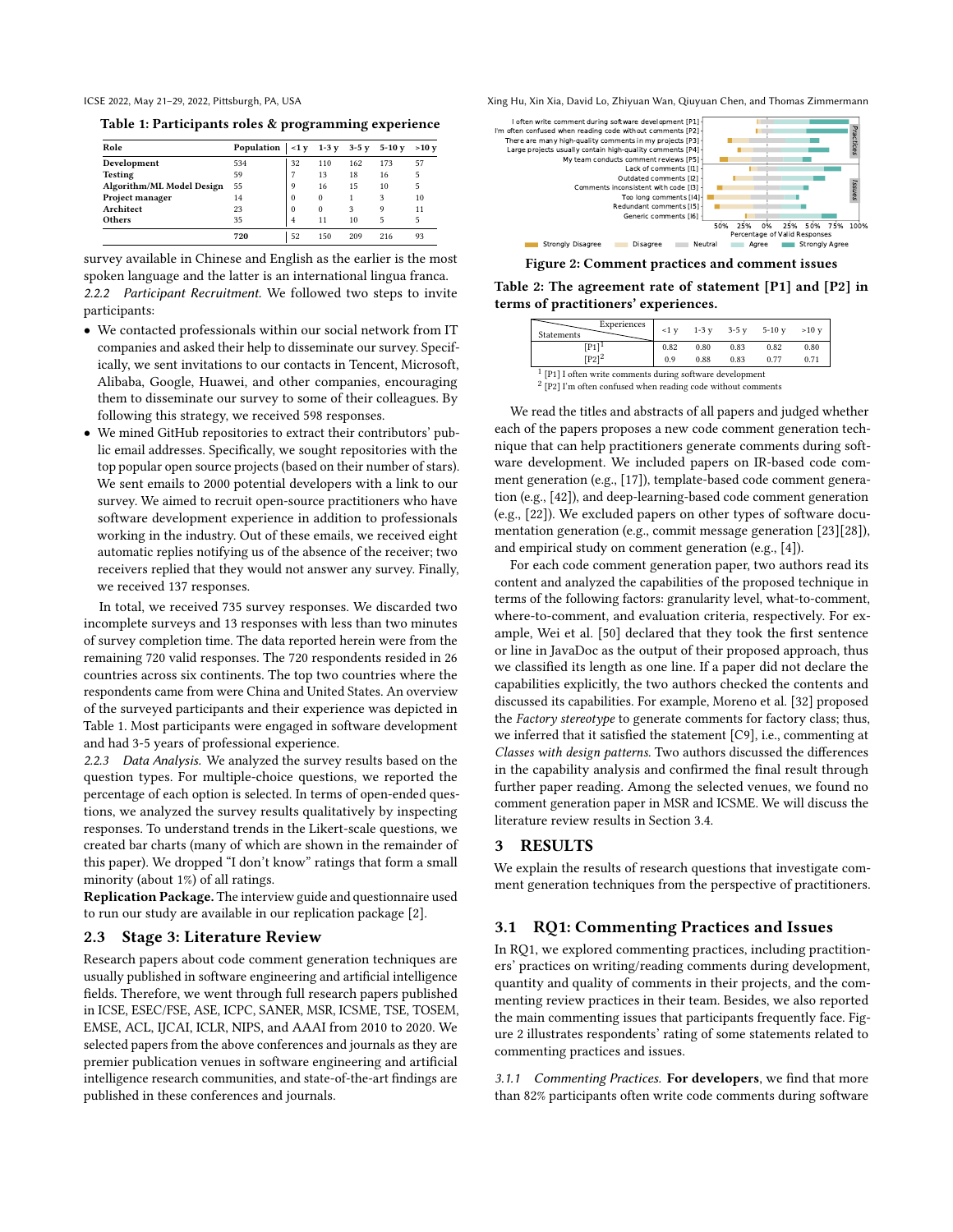development. Interestingly, almost the same proportion of participants (81%) are often confused when reading code without comments. Although most participants often write comments, the quantity of comments is still not enough for developers to read source code. Participants' opinions on writing and reading code comments are contradictory. As one participant in our survey stated: "Everyone wants others to write as many comments as possible, but they don't want to write comments". Table [2](#page-3-3) illustrates the agreement rate (percentage of Agree or Strongly Agree) of statements [P1] and [P2] in terms of practitioners' experiences. We can find that there are no clear differences in writing comments for practitioners with different years of experience. However, junior practitioners are statistically significantly more confused when reading code without comments (with Mann-Whitney Wilcoxon Test p-value<0.001).

Considering software projects, only 37% participants indicate that there are many high-quality code comments in their projects. On one hand, the quantity of code comments was limited; on the other hand, lots of code comments had various issues making it difficult for participants to infer useful information from comments. In addition, 52% of participants agreed that larger projects usually contained much higher quality comments. These projects usually needed team cooperation and high-quality comments could help to improve collaborative development. In terms of projects, highquality code comments were essential as participants stated in our survey: (1) "Comments in projects are very useful to understand the code logic, especially indispensable for facilitating project handover." (2) "Comments can facilitate project maintenance and fault location". Few teams (30%) conducted comment reviews during the code review, even though comment quality was important for developers and software projects. Without comment review, issues in code comments cannot be captured in time. In addition, one participant pointed out the importance of comments on code review, as "During the development process, it is important but not urgent, but it is necessary for code review."

For commenting practices, participants mainly have two attitudes:

- $\triangle$  Comments are necessary. Most developers thought that comments were essential and should be provided along with the source code. A respondent shared her/his experience on working with a legacy system to support the effectiveness of the code comments. "The system has a lot of comments in each program in which hundreds of lines of comments accompany several code lines. This system was introduced to Hong Kong in the 1980s and then moved to Guangzhou and Beijing. Thanks to the abundant (even redundant) comments, the legacy system is still maintainable being running for almost 40 years, and it is still the indispensable core system of a company." The respondent expressed that their experience made them realized the benefit of writing proper code comments in the long term and made them optimistic about the future of the comment generation tools.
- $\bigcirc$  Comments are unnecessary. A fraction of developers thought code comments were unnecessary and writing self-explanatory code was much more important. As a participant stated: "Source code is the best comments. It is more important to write code that is easier to understand. Maintaining the source and comments at the same time is time-consuming and reduces efficiency."

<span id="page-4-0"></span>

Figure 3: Tool importance and the importance factors

 Finding 1. Junior practitioners find it harder to read source code without comments. The quantity and quality of comments in software projects are limited and few teams conduct comment reviews.

3.1.2 Commenting Issues. Figure [2](#page-3-2) showed respondents' ratings of comment-related issues they faced during software development. 69% and 62% respondents considered lack of comments and generic comments as the main issues, respectively. Without code comments, practitioners tend to read the source code and resorted to external sources of information to understand the source code [\[5\]](#page-11-15). One participant stressed the issue by using her/his personal experience:  $\lq$  Without code comments, the source code is not only unreadable by others, but also may not be understood by myself after a period of time". Generic comment was another issue during software development. Participants cannot get useful information from the code comments without more details. Outdated comments were perceived as a frequent issue by almost half (i.e., 47%) of the surveyed practitioners. This issue often occurs during software development. Developers may forget or ignore the updates of comments when changing source code [\[29\]](#page-11-16). Inconsistency between code and comment were also perceived as a frequent issue by practitioners (31%). 27% of the participants thought that redundant comment was a frequent issue. As one participant stated: "The more noise, the harder it is to notice valuable information in comments. ... Redundant comments are far less intuitive than looking at the code..." In terms of the length of code comments, only 16% of participants regarded too long comments as an issue. This issue may increase the time to understand the source code, as one participant stressed: "Too long comments may affect the efficiency, and I prefer precise and concise comments."

 Finding 2. Lack of comments and generic comments that do not provide much information are the most frequently encountered issues.

# 3.2 RQ2: Tool Importance

Figure [3](#page-4-0) illustrated the percentages of ratings of various categories (i.e., Essential, Worthwhile, Unimportant, Unwise) and importance factors. We could notice that most respondents (i.e., 80%) gave "Essential" and "Worthwhile" ratings. Around 18.5% of respondents rated comment generation tool as an "Essential" tool and would use it every day during software development.

We further investigated the factors that affected the importance of the code comment generation tools. All factors received similar agreement from participants. As shown in Figure [3,](#page-4-0) improving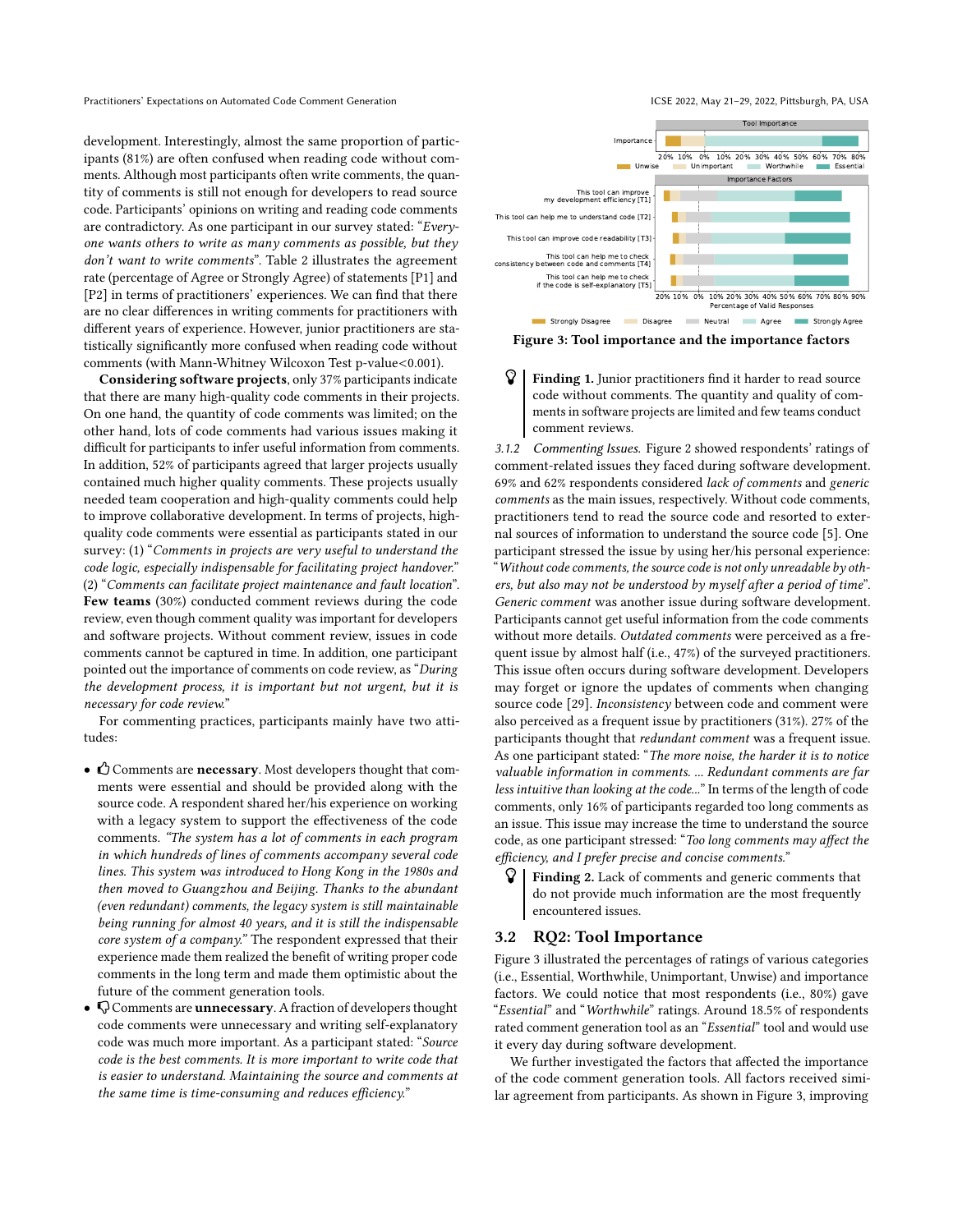code readability (78% Agree or Strongly Agree) was the most important factor among all importance factors. Comment generation tools could help to improve development efficiency, understand the source code, and improve code readability. As participants stated: (1) "Automated comment generation tool can improve efficiency and productivity"; (2) "If the tool can automatically extract the meaning of the program, it will greatly improve the efficiency of code comprehension and to a certain extent can assist in determining whether the program is correct;" (3) "... It improves code readability and at the same time improve developers' coding ability, which can help developers write more logically clear code."

In addition, a good comment generation tool could also help to check the consistency between code and comments (supported by 75% of respondents) and check whether a code snippet is selfexplanatory (supported by 75% of respondents). Inconsistency between the source code and its comment was a critical issue. A good comment generation tool indicated that it could understand the meaning of the source code. Participants could check the consistency by comparing the generated comments and existing comments. On the other hand, a well-generated comment also indicated that the given source code could be well understood by the machine, thus it was very self-explanatory.

We also analyzed the reasons why participants thought the tool was unwise or unimportant (140 participants). The reasons given by them could be grouped into the following categories:

- Useless. Some participants (40) thought this tool was not meaningful. As one participant stated: "Comments of this sort, which just restate \*what\* the code does, in 'natural language', are not useful. They are redundant with the code itself, which a programmer should be able to understand at this level on its own, and once created, they risk becoming out of date and inconsistent with the actual code. Comments are useful when they include the human insight that is \*not\* embodied in the code itself."
- Not trustworthy. Some participants (32) doubt the accuracy of the tool. As one participant stated: "The generated code comments are probably incorrect and developers who do not write comments will not revise the generated comments. It will further affect the readability of the code"
- $\mathcal{G}$  | Finding 3.80% of the survey respondents think code comment generation tools have the potential to be useful for them. While this finding does not show much these tools would actually help, it shows that most developers do not, out of hand, dismiss the idea of code generation as unneeded.

Although most participants thought such a comment generation tool was useful, few of them had used such a tool. According to the 16 interviewees, only 3 of them have used such tools to generate comments or documentation for source code. These tools help them to generate comment templates and they fill the comment content. Other interviewees have never heard of such comment generation tools or techniques: (1) "...I used a tool named Doxygen to generate documentation according to the comments and I never heard of a tool that can generate comments. -I7" (2) "I just used the tool built-in the Intelli $\mathfrak f$  to manage my comments. When I typed  $/^*$ , it can generate a template and I write the comment in the template. -I11"

ICSE 2022, May 21-29, 2022, Pittsburgh, PA, USA Xing Hu, Xin Xia, David Lo, Zhiyuan Wan, Qiuyuan Chen, and Thomas Zimmermann

<span id="page-5-0"></span>

Figure 4: The number of respondents specifying various preferred granularity levels

<span id="page-5-1"></span>

Figure 5: Expectations on class-level comments

# 3.3 RQ3: Practitioners' Expectations

Different comment generation techniques generate comments for different granularity levels, e.g., class, method, and statements. Figure [4](#page-5-0) illustrated participants' preferred granularity levels on generated comments. Among all participants, 62%, 85%, and 28% participants preferred generating class-level, method-level, and statement-level comments, respectively. Note that the percentages did not add up to 100% since a respondent could indicate more than one preferred granularity level. Among the three granularity levels, method-level comments were the most needed comments to be generated and a small number of participants need statementlevel comments. In the following part of this section, we will report practitioners' expectations on these three levels of granularity of comments from different aspects, e.g., "what to comment", "where to comment", and the preferred length. "What to comment" corresponds to the information that generated comments should include before participants adopt this tool. "Where to comment" corresponds to the location that participants expect the tool to generate comments. Preferred length aims to investigate practitioners preferences on the lengths of generated comments.

 $\mathcal{G}$  | Finding 4. Method-level comments is the most needed type of comments. A small part of participants (28%) expect tools to generate statement-level comments.

3.3.1 RQ 3.1: Expectations on class-level comments. Figure [5](#page-5-1) illustrates participants' expectations on class level comments, including "What to comment" and "Where to comment".

What to Comment. We noticed that the top-3 most information needed to be commented was: functionality, how to use a class, and technical debt. 94% of them expected the functionality was included in the generated comments. Functionality description was important for developers, as one participant stated: "The comment is the functionality description of the source code. It can help developers to understand what the code does...". The second top information was how to use a class which usually described the expected set-up of using the class. The Technical Debt such as TODO comments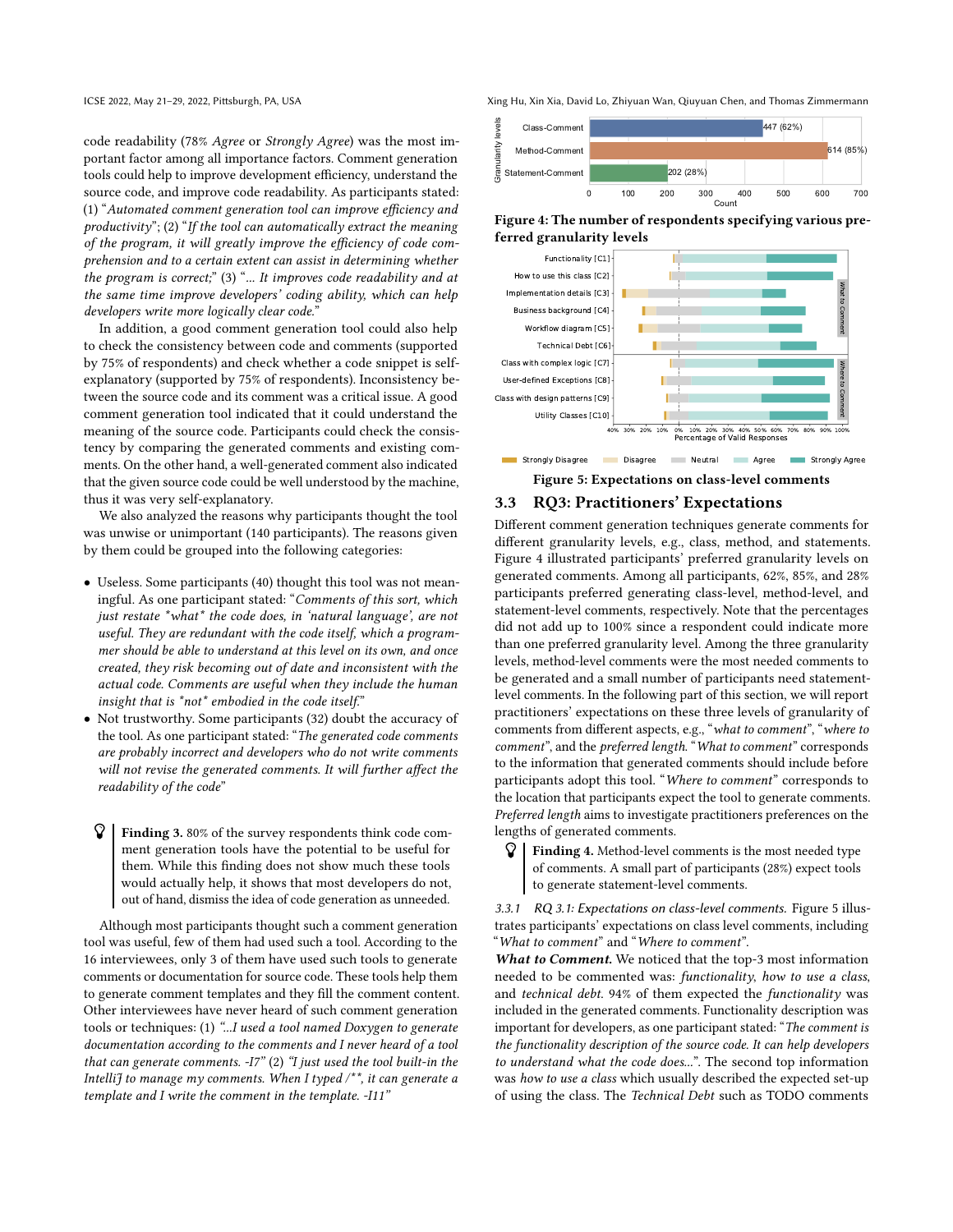<span id="page-6-0"></span>

Figure 6: Expectations on method-level comments

could be used to track problems developers saw and ideas in the class. To comment on a class, the workflow description was also important for developers and 62% participants expected tools to generate workflow diagrams for them. A clear workflow diagram could help developers organize and understand the business logic just like one respondent stressed: "For a business project, it is more important to describe the workflow diagram and the version updates." The implementation details received the least agreement among all statements. As one participant stated: "... If the tool is just translating the code implementation logic, there is no different from reading the source code...".

Where to Comment. Commenting at suitable locations was important for code readability and code comprehension. Commenting for classes with complex logic received the most agreements (more than 91% respondents). According to interviewees, complex classes were challenging to understand as they usually (1) have long code length; (2) have many loops and conditional statements (e.g., if/switch statements); (3) have many API invocations. It is time-consuming for developers to read these classes and comments are essential for understanding. The other three types of classes received similar agreements, i.e., 86%, 85%, and 82% respondents agree that comments are needed for classes with design patterns, utility classes, and user-defined exceptions, respectively. Classes with design patterns usually had special solutions and algorithms. Utility classes provided many methods for multiple other classes (shared code) and could be reused many times in a codebase. They should be wellcommented for ease of code reuse. User-defined exceptions should be commented the trigger conditions in exceptions.

 $\mathcal{G}$  | Finding 5. For class-level comments, functionality and how to use a class are the most important information that participants expect automated comment generation tool to generate. Classes with complex logics and design patterns should be well-commented.

3.3.2 RQ 3.2: Expectations on method-level comments. Figure [6](#page-6-0) illustrated participants' expectations on method-level comments. What to Comment. Similar to expectations on class-level comments, functionality and how to use a method were the top-2 preferred information that should be included in method-level comments. Participants also provided the least support to comments documenting Implementation details. Compared to class-level comments, fewer participants agreed to generate comments that included a workflow diagram and highlight technical debt. 86% participants agreed to generate comments with Input and Output information. Parameters and return types were two important parts of

<span id="page-6-1"></span>

methods. Generating the Input and Output information was helpful for developers to call methods correctly. 66% participants expected a code comment generation tool to generate comments with the design rationale that included authors' intent and why a method exists. As one participant stated: "Comments have to be insightful and not just describing what the code is doing. Comments are meant to provide background to what the code is doing and why." 62% of all respondents supported comments that included example cases. Example cases provided concrete details on how a method should be used.

Where to Comment. Similar to class-level comments, almost all respondents (92%) supported commenting complex methods. The next important methods requiring comments were those that were non self-explanatory (supported by 91% respondents). The next important types of methods requiring comments were tricky method, key logic or algorithm method, and interfaces. There was no clear winner among these three types of methods. Tricky methods (e.g., check numbers are equal or not using bitwise XOR operators instead of comparison operators) usually had special algorithms and others might be confused by authors' intent behind the source code. Key logic or algorithm methods were mainly for processing business logic and good comments were helpful. Commenting methods in interfaces was essential as they were often invoked by others. Commenting deprecated methods was also considered helpful (as supported by 71% of the respondents).

**P** Finding 6. For method-level comments, information about functionality, how to use, input and output, and design rationale are considered important. A high proportion of respondents expect automated comment generation tool to generate such pieces of information. In other words, comments should explain code from "what", "how", and "why" aspects. All the different kinds of methods except the deprecated methods received a similar level of support from respondents.

3.3.3 RQ 3.3: Expectations on statement-level comments. Figure [7](#page-6-1) illustrated practitioners' expectations on statement-level comments. What to Comment. Similar to class-level comments and methodlevel comments, the most information should be included was functionality and design rationale. The implementation details were also the least important among all statements. Technique debt and warning (e.g., "Don't input int-type values") received similar agreements. Where to Comment. 93% of participants agreed to add comments on complex code statements. 89% participants expected this tool generate comments for special statements. These statements usually processed special business logic, such as, a statement only accepted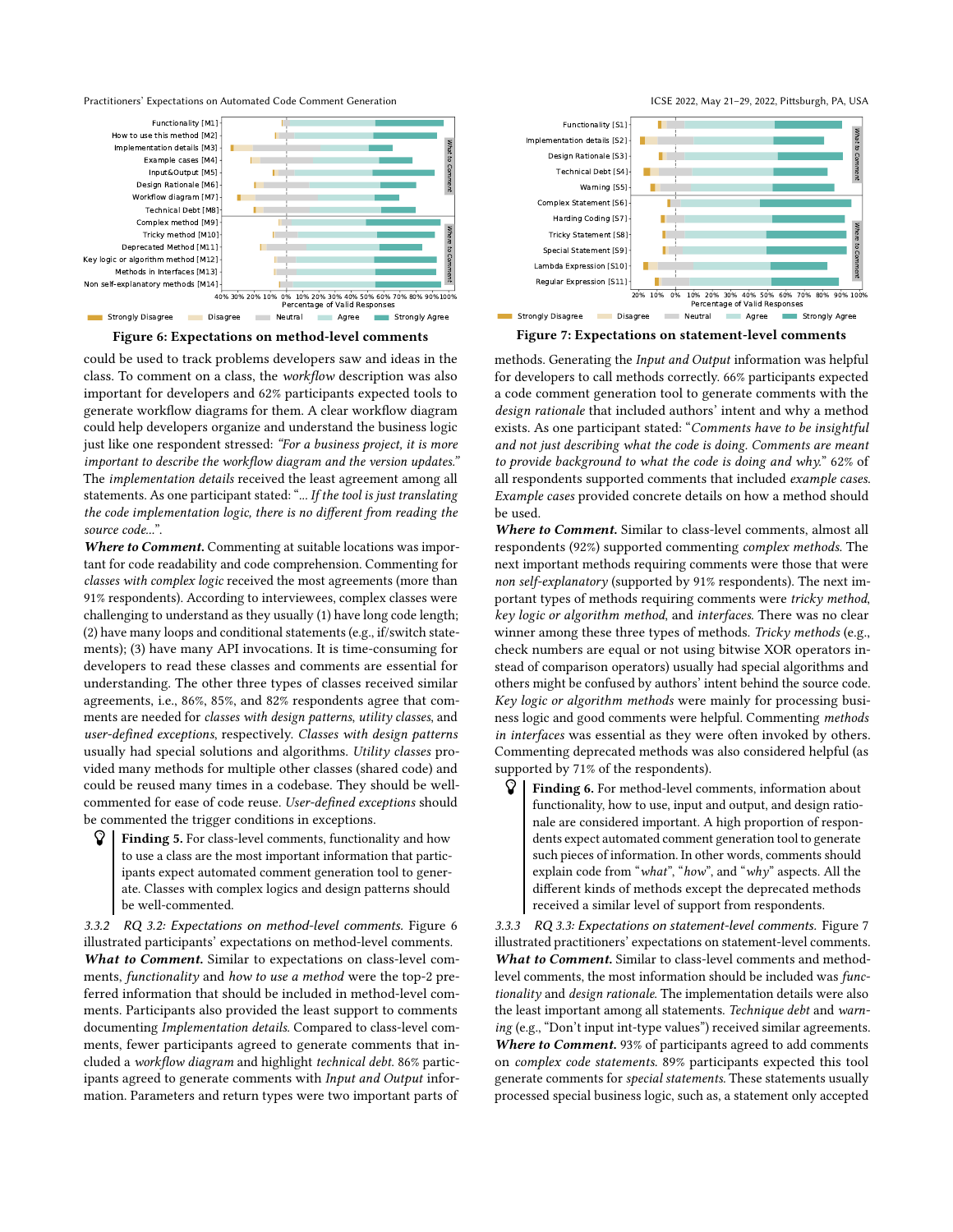<span id="page-7-1"></span>

Figure 8: Participants' expectations on lengths for different granularity comments

<span id="page-7-2"></span>

<span id="page-7-4"></span><span id="page-7-3"></span>Figure 9: Factors that affect practitioners' likelihood to adopt a code comment generation technique.

strings with a special format. Hard coding and tricky statement received 88% and 89% agreements, respectively. 81% and 73% participants rated the regular expressions and lambda expressions that should be commented.

 $\mathcal{G}$  | Finding 7. For statement-level comments, most respondents require such comments to include functionality and design rationale information. All the types of statements, except the Lambda expressions statement, received similar level of support from respondents.

3.3.4 RQ 3.4: Preferred Length. Figure [8](#page-7-1) demonstrated practitioners' expectations on comment length of comments for code units of different levels of granularity (classes, methods, and statements). We could observe that most respondents support 2-3 lines to be the most suitable length. For class-level comments, many participants also agreed to generate comments with 4-5 lines.

 $\mathcal{G}$  | Finding 8. Expect tools to generate comments with 2-3 lines for the three levels of granularity (class, method, statement).

3.3.5 RQ 3.5: Adoption Factors. Figure [9](#page-7-2) illustrated factors that affect practitioners' likelihood to adopt a code comment generation tool, including evaluation criterion, effectiveness, and efficiency. Evaluation Criteria. We asked participants' opinions on evaluating code comment generation tools. We observed that the top-3

ICSE 2022, May 21-29, 2022, Pittsburgh, PA, USA Xing Hu, Xin Xia, David Lo, Zhiyuan Wan, Qiuyuan Chen, and Thomas Zimmermann

preferred evaluation criteria were: amount of additional information (i.e., amount of information beyond what can be easily gleaned from scanning the source code), content adequacy (i.e., the amount of content carried over from the input code to the generated comments), and conciseness. More than 88% participants rated agree or strongly agree for these three criteria. 82% participants cared about the fluency and grammaticality of the generated comments. 76% participants thought the similarity between machine-generated comments and human-written comments was important, while the overlapped N-grams between them received the least support (63%). Effectiveness. Figure [9\(b\)](#page-7-3) showed the percentages of respondents who were satisfied with different rates. The satisfaction rate would be 80% if at least 60% generated comments could pass the Turing Test. If the generated comments contained 60% content of the source code, the satisfaction rate would be 80%. If the revised content in the generated comments was no more than 40%, the satisfaction rate would be 82%. Compared to writing comments, if a participant could save 60% of time using the tools, the satisfaction rate would be 89%.

Efficiency. Figure [9\(c\)](#page-7-4) showed the maximum amount of time practitioners were willing to wait for a comment generation technique to provide a recommendation. Few respondents were willing to wait more than one minute for a comment generation technique to do its job (less than 6%). Most participants expected this tool can finish its computation in less than 5 seconds.

### <span id="page-7-0"></span>3.4 RQ4: Current state-of-the-art research

At the end of our literature review process, we totally identified 25 papers from the premier publication venues in software engineering and artificial intelligence communities. Table [3](#page-8-1) showed the capabilities of the state-of-the-art code comment techniques. The Likert score was the average score of different agreements: Strongly Disagree (1 score), Disagree (2 scores), Neutral (3 scores), Agree (4 scores), Strongly Agree (5 scores).

Granularity Level: From Table [3](#page-8-1) we could observe that only one paper (i.e., [\[32\]](#page-11-7)) worked at class-level, which was the second most preferred option. Most papers worked at the method-level granularity that was the most preferred option. Several papers worked at the statement-level. We provided more detailed information below:

- Class-level comments: Only Moreno et al. [\[32\]](#page-11-7) proposed a class-level comment generation technique. This work generated functionality descriptions for complex classes (e.g., class that consists of accessors and mutators) and classes with design patterns.
- Method-level comments: 17 papers proposed approaches to generate comments for methods. Most of the proposed tools mainly generated functionality comments that described what a method does. Two papers generated comments to describe how to use a method. In addition, three papers could generate comments to explain the design rationale and answer why a method exists. Although implementation details were not preferred by a large majority of our respondents, four papers proposed techniques to generate comments with implementation details. Only one paper aimed to generate comments for complex methods, i.e., methods with many API invocations.
- Statement-level comments: There were four papers generating comments for statements. These tools generated comments that described the functionality of statements. Among them, two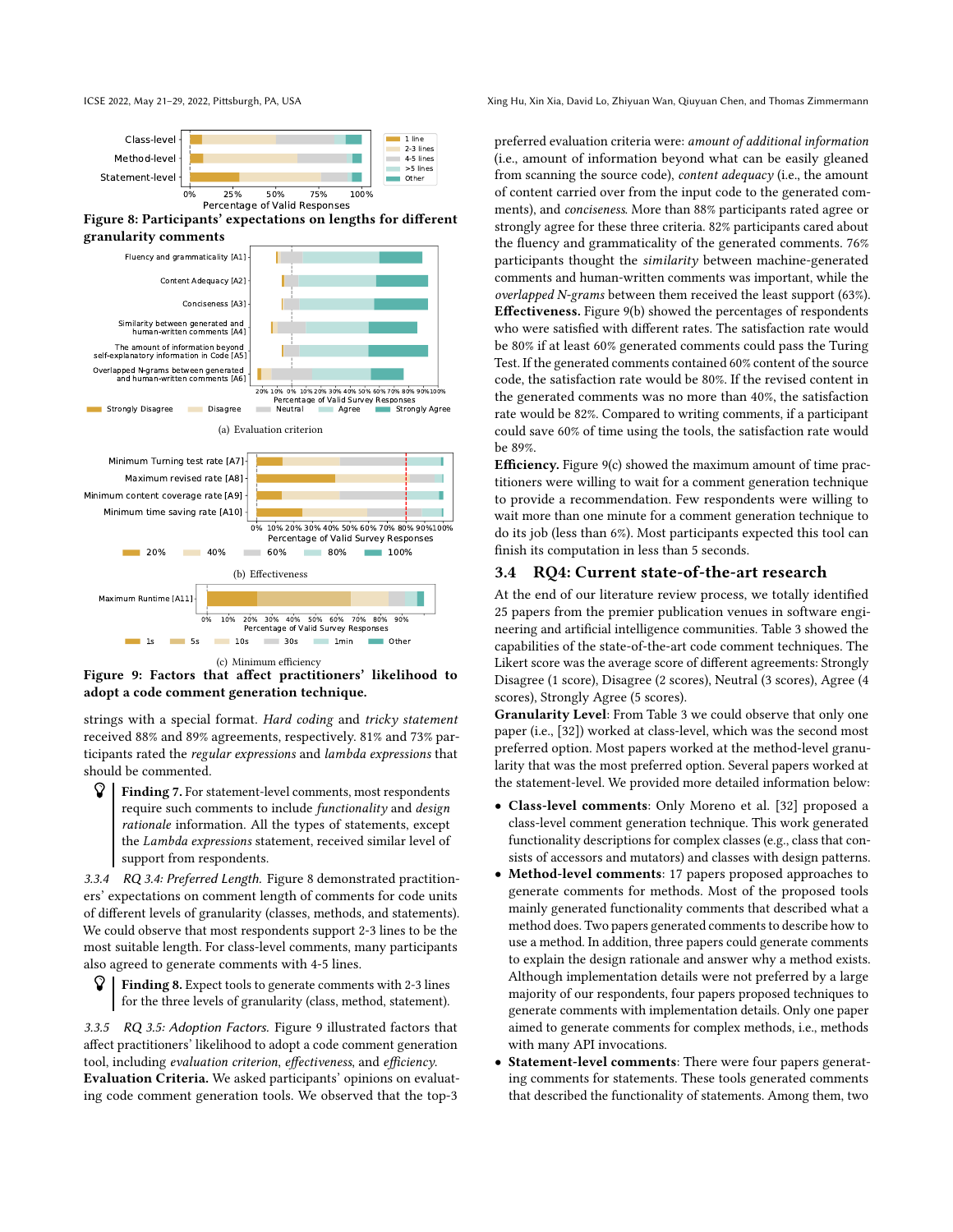Table 3: Capabilities of Current State-of-Research.

<span id="page-8-1"></span>

|                          |                                              |                    | Likert       |                                                                 |  |  |  |
|--------------------------|----------------------------------------------|--------------------|--------------|-----------------------------------------------------------------|--|--|--|
|                          | <b>Statement</b>                             |                    | score        | Papers                                                          |  |  |  |
|                          | What to Comment                              |                    |              |                                                                 |  |  |  |
|                          | Functionality                                | [C1]               | 4.35         | $[32]$                                                          |  |  |  |
|                          | How to use this class                        | [C2]               | 4.28         |                                                                 |  |  |  |
|                          | <b>Implementation</b> details                | [C3]               | 3.43         |                                                                 |  |  |  |
|                          | Business background                          | [C4]               | 3.79         |                                                                 |  |  |  |
|                          | Workflow diagram                             | [C5]               | 3.69         |                                                                 |  |  |  |
|                          | <b>Technical Debt</b>                        | [C6]               | 3.88         |                                                                 |  |  |  |
|                          | Where to Comment                             |                    |              |                                                                 |  |  |  |
| Class-level comments     | Complex Class                                | $[{\rm C}7]$       | 4.34         | $[32]$                                                          |  |  |  |
|                          | User-defined Exception                       | [C8]               | 4.09         |                                                                 |  |  |  |
|                          | Class with design patterns                   | [C9]               | 4.25         | $[32]$                                                          |  |  |  |
|                          | Utility classes                              | [C10]              | 4.17         |                                                                 |  |  |  |
|                          |                                              |                    |              | What to Comment                                                 |  |  |  |
|                          | Functionality                                | [M1]               | 4.36         | $[6, 7, 14, 19, 20, 22, 25, 26, 29, 37, 38, 42, 49, 50]$        |  |  |  |
|                          | How to use this method                       | [M2]               | 4.24         | $[30][31]$                                                      |  |  |  |
|                          | <b>Implementation Details</b>                | [M3]               | 3.44         | [38][29][30][31]                                                |  |  |  |
|                          | Example cases                                | [M4]               | 3.76         | $[31]$                                                          |  |  |  |
|                          | Input&Output                                 | [M5]               | 4.20         | [44][34]                                                        |  |  |  |
|                          | Design Rationale                             | [M6]               | 3.81<br>3.52 | [42][30][31]                                                    |  |  |  |
|                          | Workflow diagram<br>Technical debt           | [M7]<br>[M8]       | 3.79         |                                                                 |  |  |  |
| Method-level comments    |                                              |                    |              | Where to Comment                                                |  |  |  |
|                          | Complex Method                               | [M9]               | 4.36         | $[21]$                                                          |  |  |  |
|                          | <b>Tricky Method</b>                         | [M10]              | 4.18         |                                                                 |  |  |  |
|                          | Deprecated Method                            | [M11]              | 3.93         | Į,                                                              |  |  |  |
|                          | Key logic and algorithm method               | [M12]              | 4.24         |                                                                 |  |  |  |
|                          | Methods in interfaces                        | [M13]              | 4.22         | š                                                               |  |  |  |
|                          | Non Self-explanatory methods                 | [M14]              | 4.30         |                                                                 |  |  |  |
|                          | Other                                        |                    |              | $[6, 7, 14, 19, 20, 22, 25, 26, 34, 37, 38, 42, 44, 48-50, 53]$ |  |  |  |
|                          |                                              |                    |              | What to Comment                                                 |  |  |  |
|                          | Functionality                                | [S1]               | 4.17         | $[52][43][11][22] \label{eq:21}$                                |  |  |  |
|                          | <b>Implementation</b> details                | [S2]               | 3.86         |                                                                 |  |  |  |
|                          | Design Rationale                             | [S3]               | 4.17         | Į,                                                              |  |  |  |
|                          | Technical debt                               | [S4]               | 3.91         |                                                                 |  |  |  |
|                          | Warning                                      | [SS]               | 4.04         |                                                                 |  |  |  |
| Statement-level comments |                                              |                    |              | Where to Comment                                                |  |  |  |
|                          | Complex Statement                            | [S6]               | 4.39         | $[52][43]$                                                      |  |  |  |
|                          | <b>Harding Coding</b>                        | [S7]               | 4.21<br>4.28 |                                                                 |  |  |  |
|                          | <b>Tricky Statement</b><br>Special Statement | $[$ S8 $]$<br>[S9] | 4.28         | š                                                               |  |  |  |
|                          | Lambda Expression                            | [S10]              | 3.93         |                                                                 |  |  |  |
|                          | <b>Regular Expression</b>                    | [S11]              | 4.12         |                                                                 |  |  |  |
|                          | Other                                        | ÷                  |              | [11] [22]                                                       |  |  |  |
|                          | 1 line                                       |                    |              | $[7, 11, 14, 19-22, 25, 26, 29, 42-44, 48-50, 52, 53]$          |  |  |  |
|                          | 2-3 lines                                    | ä,                 | ä,           | $[32]$                                                          |  |  |  |
|                          | 4-5 lines                                    | í,                 | ä,           | $[30][31]$                                                      |  |  |  |
| Length                   | >5 lines                                     | ä,                 | ä,           |                                                                 |  |  |  |
|                          | Other                                        | ä,                 | ä,           | [37, 38]                                                        |  |  |  |
|                          | Fluency and Grammaticality                   | [A1]               | 4.06         | $[32][50][22]$                                                  |  |  |  |
|                          | Content Adequacy                             | [A2]               | 4.21         | [32][50][42][52][30][31][22]                                    |  |  |  |
|                          | Conciseness                                  | [A3]               | 4.22         | $[32][42][52][30][31]$                                          |  |  |  |
| Evaluation               | Similarity                                   | [A4]               | 4.03         | [50][20][53]                                                    |  |  |  |
|                          | Amount of additional information             | $[$ A5 $]$         | 4.27         |                                                                 |  |  |  |
|                          | Overlapped N-grams                           | [A6]               | 3.74         | $[6, 7, 11, 14, 19-22, 25, 26, 29, 34, 48-50, 53]$              |  |  |  |

papers aimed to generate comments for complex statements, e.g., API invocation statements.

 Finding 9. Most papers generate comments to describe what a code snippet does (e.g., functionality and implementation details), while a few papers describe how to use and why it exists. Considering the types of code units that need to be commented on, most studies generate comments for all types of code units. However, commenting at the right place is far better than commenting anywhere.

Preferred Lengths: As Table [3](#page-8-1) showed, most proposed tools aimed to generate one line code comments. Only 5 papers proposed tools to generated comments with more than one line. However, 2-3 lines comments were supported by most participants.

 $\mathcal{G}$  | Finding 10. There is a great discrepancy between the current tools (1 line) and most practitioners expect (2-3 lines) on the length of comments.

Evaluation: We could find that most papers evaluate the quality of generated comments by computing the overlapped N-grams between generated comments and human-written comments, such as BLEU [\[35\]](#page-11-31), METEOR [\[10\]](#page-11-32), and ROUGE [\[27\]](#page-11-33). These criteria usually involved automated evaluation of generated comments. Unfortunately, evaluating overlapped N-grams was not preferred by a large majority of our respondents. No paper evaluated the amount of additional information beyond what can be easily gleaned from

scanning the source code, which most respondents expected to be used to evaluate the generated comments. There are 6, 5, 3, and 3 papers that evaluated the effectiveness of the proposed tools in terms of content adequacy, conciseness, similarity, and fluency and grammaticality, respectively.

 $\mathcal{G}$  | Finding 11. Most papers focus on measuring the overlapped N-grams between generated comments and human-written comments that is not preferred by a large majority of our respondents. The criterion amount of additional information (i.e., amount of information beyond what can be easily gleaned from scanning the source code) that practitioners valued most is ignored by all studies.

# <span id="page-8-0"></span>4 DISCUSSION

# 4.1 Implications

Our results highlight a number of points to be further discussed and several implications for the research community:

4.1.1 Comment completion tools. In addition to generating comments from source code, many developers also expect a tool that can complete comments while they are writing comments. One concern of practitioners about comment generation tools is that they have to spend additional effort to check if the generated comments can express the source code. In fact, our participants mentioned this concern, e.g., "I don't believe this tool can generate correct comments, thus I have to double-check the generated comments. Compared with writing comments myself, the checking process is more timeconsuming. - I2" A comment completion tool can alleviate this issue, and developers can choose comment recommendations (e.g., the next token, phrase and even sentence) while writing comments. It can not only speed up the commenting process, but also allow the developer to choose the content of the comments. As one practitioner stated: "Instead of a comment generation tool, I expect a tool that can complete comments during the development, just like the code completion tools in IDE. In this way, I can write comments more efficiently. - I2"

4.1.2 Identifying where to write comments. According to the reply of our interviewees and respondents of our survey, too many comments are also harmful to code readability and understanding. From the literature review, we can observe that most papers generate comments for any code snippets except constructors or test cases [\[19,](#page-11-4) [26\]](#page-11-22). However, respondents expect tools to generate comments for complex and non self-explanatory code instead of any pieces of code. They point out that it is unnecessary to generate comments for source code that is easy to understand. It is challenging for existing techniques to generate accurate comments for a complex piece of code with long lengths, many API invocations, and many conditional statements. Thus, comment generation techniques should by improved to generate accurate comments for particular locations that practitioners expect.

4.1.3 Describing why a code snippet exists. In addition to describing what a code snippet does and how to use it, code comments should describe why a code snippet exists, i.e., the design rationale and the intent of a developer. However, few studies can generate comments with this information. This is also an important factor as one participant stated: "A good comment explains "why" not "how." A computer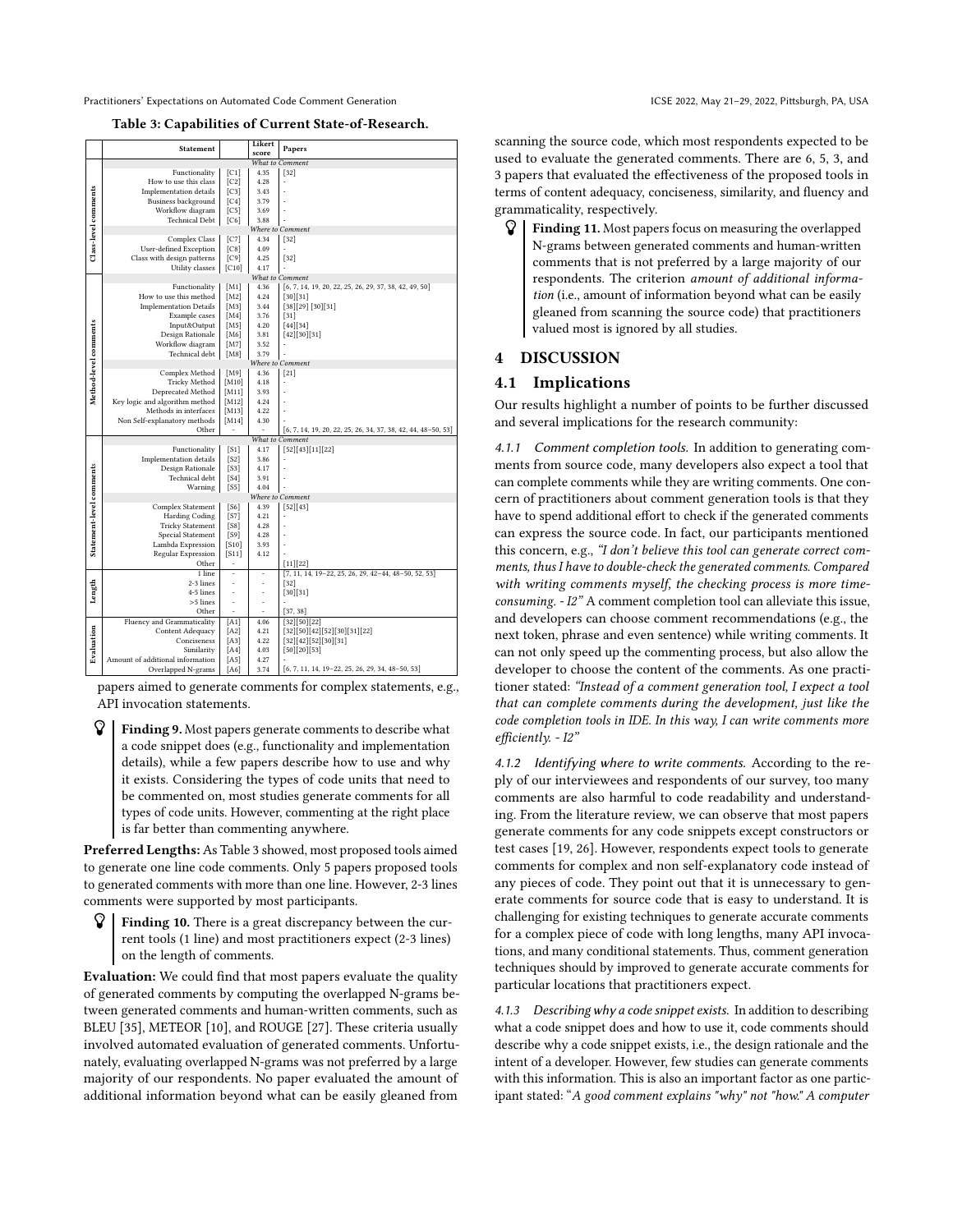ICSE 2022, May 21-29, 2022, Pittsburgh, PA, USA Xing Hu, Xin Xia, David Lo, Zhiyuan Wan, Qiuyuan Chen, and Thomas Zimmermann

is not able to explain "why." Only a human can do that. To generate a comment automatically means that a program must understand the author's intent. This would require artificial intelligence." Thus, to improve the trustworthiness of comment generation techniques, these techniques should have to mine the intent behind the source code.

4.1.4 Evaluation Criterion. Evaluation criterion is another important factor that should satisfy practitioners' expectations. Existing studies usually evaluate the generated comments by comparing the generated comments with human-written comments in terms of overlapped N-grams (such as BLEU scores and ROUGE). However, the overlapped N-grams is the least important among all evaluation criteria. Practitioners expect to evaluate the amount of additional information, whereas none of the collected papers has mentioned this metric. In addition, other metrics, such as Turing Test passing rate, revised rate, and time-saving rate, are also missing in publications.

4.1.5 Detecting inconsistencies between comments and source code. Among all commenting issues we highlighted in our survey, inconsistency between comments and source code is not the most frequently encountered issues, but is the most serious issue. According to Tan et al. [\[46\]](#page-12-7), many software bugs are caused by a mismatch between programmers' intention and code's implementation. From our survey, 74% respondents agree that a good comment generation tool can help to check the consistency between comments and code. A tool that can detect inconsistency and recommend a good comment simultaneously is needed by practitioners.

4.1.6 Checking if the source code is self-explanatory. Writing selfexplanatory code is a common practice for developers. During the development process, developers usually check if the code is selfexplanatory. I3 stressed that a good comment generation tool can also help her/him to check the code automatically: "For me, a comment generation tool could not only help me to write comments and understand programs, but also can check if my code is self-explanatory. If the generated comments can express my code, it means that my code can be comprehended by machines, thus indicates that the code is self-explanatory.-I3 "

# 4.2 Threats to Validity

It is possible that some of our survey respondents do not understand code comment generation techniques or our questions well, and thus their responses may introduce noise to the data that we collect. To reduce this threat, we drop responses submitted by people who are neither professional software engineers nor participants of open source projects. We also drop responses by respondents who complete the survey in less than two minutes. Still, we cannot fully ascertain whether participant responses are accurate reflections of their beliefs. This is a common and tolerable threat to validity in many past studies about practitioners' perceptions and expectations, e.g., [\[24\]](#page-11-34), which assume that the majority of responses truly reflect what respondents truly believe. Another threat is that our participants may not be representations of typical software engineers and that as result our findings may not apply to others. Since we surveyed employees of many software companies as well as open source, we believe this is a minor threat for our study.

# <span id="page-9-0"></span>5 RELATED WORK

The two major lines of research related to our work are (i) developing tools and approaches to automatically generate code comments and (ii) empirically investigating software documentation practices.

# 5.1 Automated Code Comment Generation

There has been much work proposing techniques to support the automated generation of code comments. These techniques vary from manually-crafted templates [\[31,](#page-11-26) [32,](#page-11-7) [42\]](#page-11-8), IR techniques [\[13,](#page-11-2) [51\]](#page-12-2) to deep-learning-based models [\[19,](#page-11-4) [22\]](#page-11-6). Sridhara et al. [\[42\]](#page-11-8) and Moreno et al. [\[32\]](#page-11-7) define heuristics and stereotypes to select the information and create summaries through manually-crafted templates. IR-based approaches [\[17\]](#page-11-3) usually leverage IR techniques, such as LSI and VSM, to choose top terms from given code snippets. Some researchers [\[51,](#page-12-2) [52\]](#page-12-3) retrieve a similar code snippet from a codebase and use its comment to generate comments. Many neural networks have been proposed to generate comments by training on large-scale code corpora in recent years. Iyer et al. [\[22\]](#page-11-6) propose an encoder-decoder framework to generate comments for C# and SQL statements. Inspired by the neural machine translation, Hu et al. [\[19\]](#page-11-4) propose the DeepCom to generate comments for Java methods by the seq2seq model. To integrate the structure-information of the source code, Hu et al. [\[19,](#page-11-4) [20\]](#page-11-20) and Leclair et al. [\[26\]](#page-11-22) propose combining the sequential AST information and semantic information together to generate comments. Chen et al. [\[12\]](#page-11-35) exploited comment categories to boost code summarization. In addition, some studies [\[53\]](#page-12-6) [\[50\]](#page-12-4) combine these three techniques, includes, templates, IR, and neural networks.

## 5.2 Studies on documentation practices

Studies on documentation practices are highly related to this work [\[4,](#page-11-0) [5,](#page-11-15) [8,](#page-11-36) [15,](#page-11-37) [18,](#page-11-38) [40,](#page-11-39) [41,](#page-11-40) [45,](#page-11-1) [47\]](#page-12-8). Some studies focused on empirical research of general software documentation aspects, including tutorials, logs, and code comments [\[4,](#page-11-0) [5\]](#page-11-15). Table [4](#page-10-1) shows an overview of empirical studies on software documentation practices. For example, Aghajani et al. [\[5\]](#page-11-15) analyzed the issues in different types of software documentation by mining open source software repositories and artifacts related to software documentation. They [\[4\]](#page-11-0) also presented practitioners' perspectives on software documentation by surveying software practitioners. Some studies investigated a specific type of documentation. For example, Head et al. [\[18\]](#page-11-38) investigated the information that may be missing from API documentation and provided an understanding of trade-offs of improving missing documentation in header files. Sohan et al. [\[40\]](#page-11-39) and Uddin et al [\[47\]](#page-12-8) also investigate the API documentation. Alsuhaibani et al. [\[8\]](#page-11-36) conduct a questionnaire with software developers to analyze the method names. Safwan and Servant [\[39\]](#page-11-41) investigated how developers decompose the rationale of code commits. Also related are studies that investigated comment types [\[36\]](#page-11-42). Pascarella et al. [\[36\]](#page-11-42) focus on analyzing the comment types that developers write in source code files and automating classifying code comments. These studies mainly investigated the documentation practices and issues. In addition, they are limited in analyzing "what" and "where" to comment that developers expect for different types of comments. Different from the aforementioned prior works, we not only reveal the issues with code comments, but also provide detailed expectations that developers have to improve the comment generation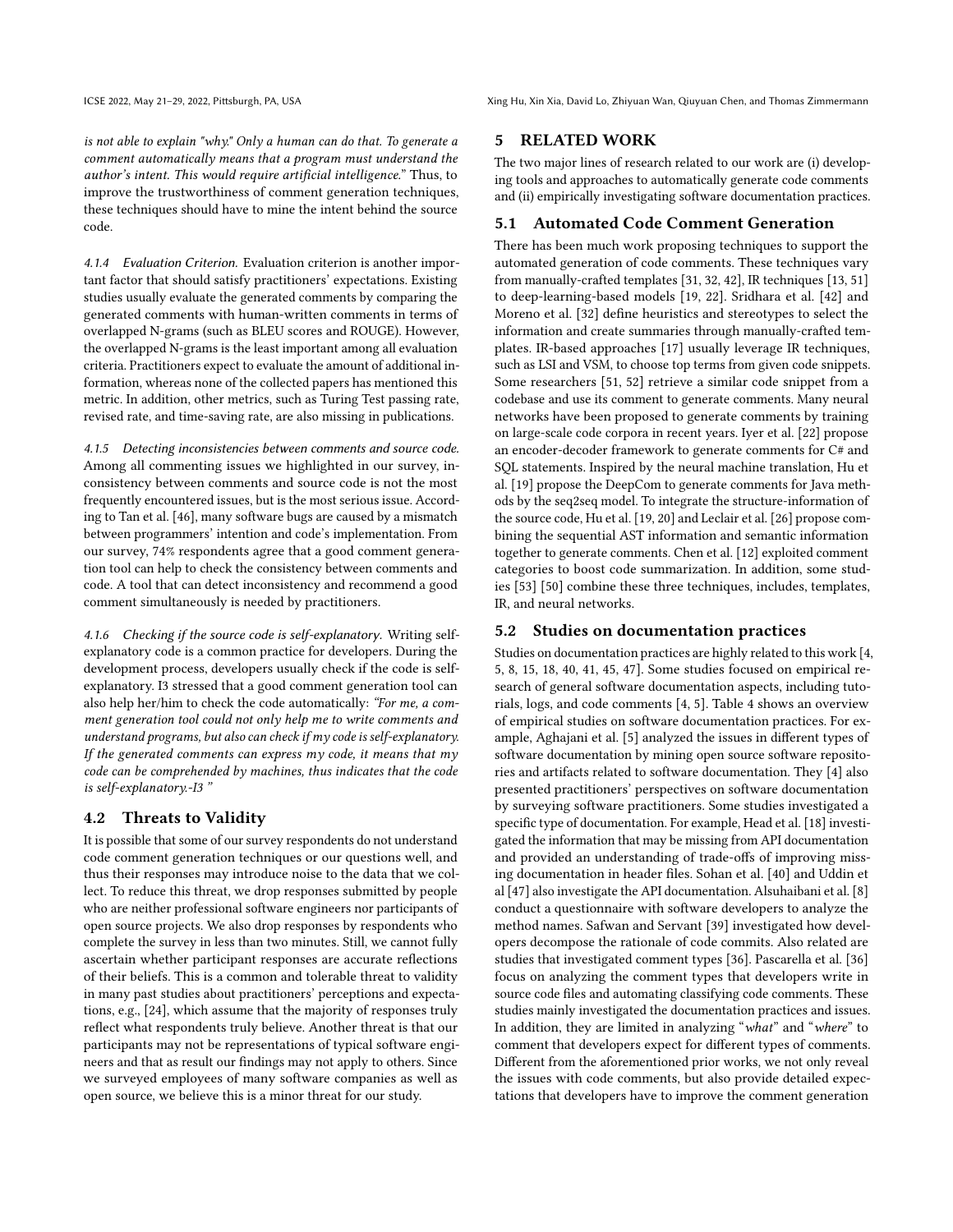| Table 4: Summary of previous works on software documentation practices |  |  |  |
|------------------------------------------------------------------------|--|--|--|
|                                                                        |  |  |  |

<span id="page-10-1"></span>

| Study                              | <b>Artifacts</b>                       | Methodology                                                                        | <b>Summary of findings</b>                                                                                                                                                                                         |
|------------------------------------|----------------------------------------|------------------------------------------------------------------------------------|--------------------------------------------------------------------------------------------------------------------------------------------------------------------------------------------------------------------|
| Fluri et al. [15]                  | Code Comments                          | Investigation with three open source sys-<br>tems                                  | When code and comments coevolve, both are changed in the<br>same revision: 97% of comment changes are done in the same<br>revision as the associated source code change. But code and<br>comments rarely co-evolve |
| Uddin et al. [47]                  | API documentation                      | Questionnaire with 230 software profes-<br>sionals                                 | Respondents prioritized addressing five content-related problems,<br>including incompleteness, ambiguity, unexplained examples, ob-<br>soleteness, and inconsistency                                               |
| Pascarella et al. [36]             | Code comments                          | Exploratory investigation on six major<br>Java OSS systems                         | Classify comments into 16 inner categories and 6 top categories<br>and the most prominent category of comments summarizes the<br>purpose of the code                                                               |
| Sohan et al. [40]                  | Usage Examples in API<br>documentation | Study with 26 developers                                                           | REST API client developers face productivity problems with<br>using correct data types, data formats, required HTTP headers<br>and request body when documentation lacks usage examples.                           |
| Head et al. [18]                   | API Documentation for<br>$C++$         | Interviews with 18 developers and 8 API<br>maintainers                             | Updating documentation may provide only limited value for<br>developers, while requiring effort maintainers don't want to<br>invest.                                                                               |
| and<br>Ser-<br>Safwan<br>vant [39] | Code Commits                           | Interviews with 20 software developers<br>and questionnaire with 24 developers     | Software developers decompose the rationale of code commits<br>into 15 separate components and the most frequent components<br>are committer, modifications, and location.                                         |
| Aghajani et al. [5]                | Software Documentation                 | Qualitatively analyze 878 artifacts from<br>open source software repositories      | Built 163 types of documentation issues and frequent issues re-<br>lated to the correctness, up-to-dateness and completeness of the<br>information reported in the documentation.                                  |
| Stapleton et al. [45]              | Code Comments                          | Human study involving 45 both univer-<br>sity students and professional developers | participants performed significantly better using human-written<br>summaries versus machine-generated summaries.                                                                                                   |
| Aghajani et al. [4]                | Software Documentation                 | Questionnaire with 146 professional soft-<br>ware practitioners                    | Code Comment and Contribution Guideline were the two doc-<br>umentation types considered as more useful for the different<br>tasks.                                                                                |
| Alsuhaibani et al. [8]             | Method Names                           | Questionnaire with 1,604 software devel-<br>opers                                  | Developers are supportive of clearly articulating method naming<br>standards and feel it has a positive impact to code comprehension.                                                                              |
| Sondhi et al. [41]                 | Javadoc comments                       | Study method documentation and com-<br>mits logs of 11 open-source projects        | 62% of the studied Javadoc comments being dependent on other<br>entities                                                                                                                                           |
| Arafat and Riehle [9]              | Code Comments                          | Investigation on density of comments in<br>open source software code               | Successful open source projects follow a consistent practice of<br>documenting their source code and the comment density is inde-<br>pendent of team and project size.                                             |
| Nielebock et al. [33]              | Code Comments                          | Questionnaire with 277 developers                                                  | Comments seem to be considered more important in previous<br>studies and by their participants than they are for small program-<br>ming tasks.                                                                     |

tools. Moreover, we identify and present the gap between practitioners' expectations and capabilities of existing tools proposed by various studies. Our findings show the code comment generation tools have the potential to be useful for developers.

### <span id="page-10-0"></span>6 CONCLUSION AND FUTURE WORK

Code comment generation is a popular area of research in recent years. In this work, we interviewed 16 professionals and surveyed 720 practitioners on commenting practices and issues they face and their expectations on code comment generation tools. Practitioners are enthusiastic about research in comment generation techniques and expect tools to generate comments for different granularity levels (especially class and method levels). Practitioners expect a comment generation to satisfy factors in terms of comment content, comment locations, evaluation criteria, effectiveness, and efficiency. We also compare capabilities of current state-of-research

in comment generation with practitioners' expectation for adoption to identify discrepancies. We point out the limitations of the current state-of-research and avenues for future work to make code comment generation techniques well-adopted by practitioners. Future studies could put more effort into generating comments at the right locations instead of generating comments for all types of code units. Besides, studies could put more effort into investigating the evaluation criteria that practitioners valued most.

# ACKNOWLEDGMENTS

This research was supported by the National Science Foundation of China (No. 62141222 and No. U20A20173) and the National Research Foundation, Singapore under its Industry Alignment Fund – Prepositioning (IAF-PP) Funding Initiative. Any opinions, findings and conclusions or recommendations expressed in this material are those of the author(s) and do not reflect the views of National Research Foundation, Singapore.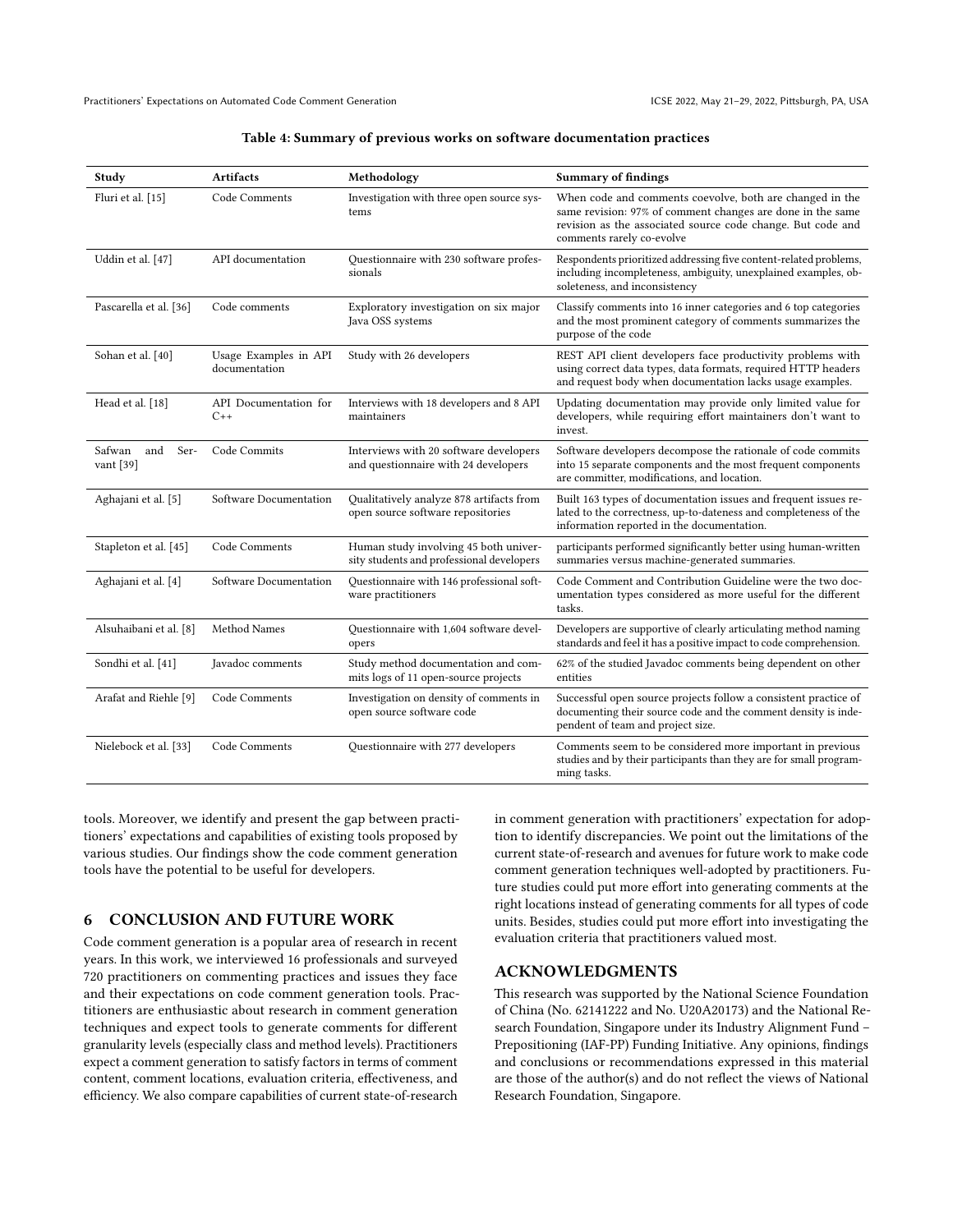ICSE 2022, May 21-29, 2022, Pittsburgh, PA, USA Xing Hu, Xin Xia, David Lo, Zhiyuan Wan, Qiuyuan Chen, and Thomas Zimmermann

### **REFERENCES**

- <span id="page-11-10"></span>[1] 2021. Nvivo qualitative data analysis software.
- <span id="page-11-12"></span>[2] https://github.com/xing-hu/Practitioners-Expectations-on-Automated-Code-Comment-Generation.
- <span id="page-11-11"></span>[3] https://www.wjx.cn
- <span id="page-11-0"></span>[4] Emad Aghajani, Csaba Nagy, Mario Linares-Vásquez, Laura Moreno, Gabriele Bavota, Michele Lanza, and David C Shepherd. 2020. Software documentation: the practitioners' perspective. In 2020 IEEE/ACM 42nd International Conference on Software Engineering (ICSE). IEEE, 590–601.
- <span id="page-11-15"></span>[5] Emad Aghajani, Csaba Nagy, Olga Lucero Vega-Márquez, Mario Linares-Vásquez, Laura Moreno, Gabriele Bavota, and Michele Lanza. 2019. Software documentation issues unveiled. In 2019 IEEE/ACM 41st International Conference on Software Engineering (ICSE). IEEE, 1199–1210.
- <span id="page-11-17"></span>[6] Wasi Ahmad, Saikat Chakraborty, Baishakhi Ray, and Kai-Wei Chang. 2020. A Transformer-based Approach for Source Code Summarization. In Proceedings of the 58th Annual Meeting of the Association for Computational Linguistics. 4998– 5007.
- <span id="page-11-18"></span>[7] Uri Alon, Shaked Brody, Omer Levy, and Eran Yahav. 2018. code2seq: Generating sequences from structured representations of code. arXiv preprint arXiv:1808.01400 (2018).
- <span id="page-11-36"></span>[8] Reem S Alsuhaibani, Christian D Newman, Michael J Decker, Michael L Collard, and Jonathan I Maletic. 2021. On the Naming of Methods: A Survey of Professional Developers. In 2021 IEEE/ACM 43rd International Conference on Software Engineering (ICSE). IEEE, 587–599.
- <span id="page-11-43"></span>[9] Oliver Arafat and Dirk Riehle. 2009. The Commenting Practice of Open Source. In Proceedings of the 24th ACM SIGPLAN Conference Companion on Object Oriented Programming Systems Languages and Applications (Orlando, Florida, USA) (OOP-SLA '09). Association for Computing Machinery, New York, NY, USA, 857–864. <https://doi.org/10.1145/1639950.1640047>
- <span id="page-11-32"></span>[10] Satanjeev Banerjee and Alon Lavie. 2005. METEOR: An automatic metric for MT evaluation with improved correlation with human judgments. In Proceedings of the acl workshop on intrinsic and extrinsic evaluation measures for machine translation and/or summarization. 65–72.
- <span id="page-11-30"></span>[11] Ruichu Cai, Zhihao Liang, Boyan Xu, Yuexing Hao, Yao Chen, et al. 2020. TAG: Type Auxiliary Guiding for Code Comment Generation. In Proceedings of the 58th Annual Meeting of the Association for Computational Linguistics. 291–301.
- <span id="page-11-35"></span>[12] Qiuyuan Chen, Xin Xia, Han Hu, David Lo, and Shanping Li. 2021. Why my code summarization model does not work: Code comment improvement with category prediction. ACM Transactions on Software Engineering and Methodology (TOSEM) 30, 2 (2021), 1–29.
- <span id="page-11-2"></span>[13] Brian P Eddy, Jeffrey A Robinson, Nicholas A Kraft, and Jeffrey C Carver. 2013. Evaluating source code summarization techniques: Replication and expansion. In 2013 21st International Conference on Program Comprehension (ICPC). IEEE, 13–22.
- <span id="page-11-19"></span>[14] Patrick Fernandes, Miltiadis Allamanis, and Marc Brockschmidt. 2018. Structured neural summarization. arXiv preprint arXiv:1811.01824 (2018).
- <span id="page-11-37"></span>[15] Beat Fluri, Michael Wursch, and Harald C Gall. 2007. Do code and comments co-evolve? on the relation between source code and comment changes. In 14th Working Conference on Reverse Engineering (WCRE 2007). IEEE, 70–79.
- <span id="page-11-9"></span>[16] David Gros, Hariharan Sezhiyan, Prem Devanbu, and Zhou Yu. 2020. Code to Comment "Translation": Data, Metrics, Baselining & Evaluation. In 2020 35th IEEE/ACM International Conference on Automated Software Engineering (ASE). IEEE, 746–757.
- <span id="page-11-3"></span>[17] Sonia Haiduc, Jairo Aponte, Laura Moreno, and Andrian Marcus. 2010. On the use of automated text summarization techniques for summarizing source code. In 2010 17th Working Conference on Reverse Engineering. IEEE, 35–44.
- <span id="page-11-38"></span>[18] Andrew Head, Caitlin Sadowski, Emerson Murphy-Hill, and Andrea Knight. 2018. When not to comment: questions and tradeoffs with api documentation for c++ projects. In Proceedings of the 40th International Conference on Software Engineering. 643–653.
- <span id="page-11-4"></span>[19] Xing Hu, Ge Li, Xin Xia, David Lo, and Zhi Jin. 2018. Deep code comment generation. In 2018 IEEE/ACM 26th International Conference on Program Comprehension (ICPC). IEEE, 200–20010.
- <span id="page-11-20"></span>[20] Xing Hu, Ge Li, Xin Xia, David Lo, and Zhi Jin. 2020. Deep code comment generation with hybrid lexical and syntactical information. Empirical Software Engineering 25, 3 (2020), 2179–2217.
- <span id="page-11-5"></span>[21] Xing Hu, Ge Li, Xin Xia, David Lo, Shuai Lu, and Zhi Jin. 2018. Summarizing source code with transferred api knowledge.(2018). In Proceedings of the Twenty-Seventh International Joint Conference on Artificial Intelli-gence (IJCAI 2018), Stockholm, Sweden, 2018 July 13, Vol. 19. 2269–2275.
- <span id="page-11-6"></span>[22] Srinivasan Iyer, Ioannis Konstas, Alvin Cheung, and Luke Zettlemoyer. 2016. Summarizing source code using a neural attention model. In Proceedings of the 54th Annual Meeting of the Association for Computational Linguistics (Volume 1: Long Papers). 2073–2083.
- <span id="page-11-13"></span>[23] Siyuan Jiang, Ameer Armaly, and Collin McMillan. 2017. Automatically generating commit messages from diffs using neural machine translation. In 2017 32nd IEEE/ACM International Conference on Automated Software Engineering (ASE).

IEEE, 135–146.

- <span id="page-11-34"></span>[24] Miryung Kim, Thomas Zimmermann, and Nachiappan Nagappan. 2014. An empirical study of refactoringchallenges and benefits at microsoft. IEEE Transactions on Software Engineering 40, 7 (2014), 633–649.
- <span id="page-11-21"></span>[25] Alexander LeClair, Sakib Haque, Lingfei Wu, and Collin McMillan. 2020. Improved code summarization via a graph neural network. In Proceedings of the 28th International Conference on Program Comprehension. 184–195.
- <span id="page-11-22"></span>[26] Alexander LeClair, Siyuan Jiang, and Collin McMillan. 2019. A neural model for generating natural language summaries of program subroutines. In 2019 IEEE/ACM 41st International Conference on Software Engineering (ICSE). IEEE, 795–806.
- <span id="page-11-33"></span>[27] Chin-Yew Lin. 2004. Rouge: A package for automatic evaluation of summaries. In Text summarization branches out. 74–81.
- <span id="page-11-14"></span>[28] Zhongxin Liu, Xin Xia, Ahmed E Hassan, David Lo, Zhenchang Xing, and Xinyu Wang. 2018. Neural-machine-translation-based commit message generation: how far are we?. In Proceedings of the 33rd ACM/IEEE International Conference on Automated Software Engineering. 373–384.
- <span id="page-11-16"></span>[29] Zhongxin Liu, Xin Xia, Meng Yan, and Shanping Li. 2020. Automating Just-In-Time Comment Updating. In 2020 35th IEEE/ACM International Conference on Automated Software Engineering (ASE). IEEE, 585–597.
- <span id="page-11-25"></span>[30] Paul W McBurney and Collin McMillan. 2014. Automatic documentation generation via source code summarization of method context. In Proceedings of the 22nd International Conference on Program Comprehension. 279–290.
- <span id="page-11-26"></span>[31] Paul W McBurney and Collin McMillan. 2015. Automatic source code summarization of context for java methods. IEEE Transactions on Software Engineering 42, 2 (2015), 103–119.
- <span id="page-11-7"></span>[32] Laura Moreno, Jairo Aponte, Giriprasad Sridhara, Andrian Marcus, Lori Pollock, and K Vijay-Shanker. 2013. Automatic generation of natural language summaries for java classes. In 2013 21st International Conference on Program Comprehension (ICPC). IEEE, 23–32.
- <span id="page-11-44"></span>[33] Sebastian Nielebock, Dariusz Krolikowski, Jacob Krüger, Thomas Leich, and Frank Ortmeier. 2018. Commenting Source Code: Is It Worth It For Small Programming Tasks? Springer Empirical Software Engineering (EMSE) 24, 3 (2018), 1418–1457. <https://doi.org/10.1007/s10664-018-9664-z>
- <span id="page-11-28"></span>[34] Sheena Panthaplackel, Pengyu Nie, Milos Gligoric, Junyi Jessy Li, and Raymond Mooney. 2020. Learning to Update Natural Language Comments Based on Code Changes. In Proceedings of the 58th Annual Meeting of the Association for Computational Linguistics. 1853–1868.
- <span id="page-11-31"></span>[35] Kishore Papineni, Salim Roukos, Todd Ward, and Wei-Jing Zhu. 2002. Bleu: a method for automatic evaluation of machine translation. In Proceedings of the 40th annual meeting of the Association for Computational Linguistics. 311–318.
- <span id="page-11-42"></span>[36] Luca Pascarella and Alberto Bacchelli. 2017. Classifying code comments in Java open-source software systems. In 2017 IEEE/ACM 14th International Conference on Mining Software Repositories (MSR). IEEE, 227–237.
- <span id="page-11-23"></span>[37] P. Rodeghero, C. Liu, P. W. McBurney, and C. McMillan. 2015. An Eye-Tracking Study of Java Programmers and Application to Source Code Summarization. IEEE Transactions on Software Engineering 41, 11 (2015), 1038–1054. [https:](https://doi.org/10.1109/TSE.2015.2442238) [//doi.org/10.1109/TSE.2015.2442238](https://doi.org/10.1109/TSE.2015.2442238)
- <span id="page-11-24"></span>[38] Paige Rodeghero, Collin McMillan, Paul W McBurney, Nigel Bosch, and Sidney D'Mello. 2014. Improving automated source code summarization via an eyetracking study of programmers. In Proceedings of the 36th international conference on Software engineering. 390–401.
- <span id="page-11-41"></span>[39] Khadijah Al Safwan and Francisco Servant. 2019. Decomposing the rationale of code commits: the software developer's perspective. In Proceedings of the 2019 27th ACM Joint Meeting on European Software Engineering Conference and Symposium on the Foundations of Software Engineering. 397–408.
- <span id="page-11-39"></span>[40] SM Sohan, Frank Maurer, Craig Anslow, and Martin P Robillard. 2017. A study of the effectiveness of usage examples in REST API documentation. In 2017 IEEE Symposium on Visual Languages and Human-Centric Computing (VL/HCC). IEEE, 53–61.
- <span id="page-11-40"></span>[41] Devika Sondhi, Avyakt Gupta, Salil Purandare, Ankit Rana, Deepanshu Kaushal, and Rahul Purandare. 2021. On Indirectly Dependent Documentation in the Context of Code Evolution: A Study. In 2021 IEEE/ACM 43rd International Conference on Software Engineering (ICSE). IEEE, 1498–1509.
- <span id="page-11-8"></span>[42] Giriprasad Sridhara, Emily Hill, Divya Muppaneni, Lori Pollock, and K Vijay-Shanker. 2010. Towards automatically generating summary comments for java methods. In Proceedings of the IEEE/ACM international conference on Automated software engineering. 43–52.
- <span id="page-11-29"></span>[43] Giriprasad Sridhara, Lori Pollock, and K Vijay-Shanker. 2011. Automatically detecting and describing high level actions within methods. In 2011 33rd International Conference on Software Engineering (ICSE). IEEE, 101–110.
- <span id="page-11-27"></span>[44] Giriprasad Sridhara, Lori Pollock, and K Vijay-Shanker. 2011. Generating parameter comments and integrating with method summaries. In 2011 IEEE 19th International Conference on Program Comprehension. IEEE, 71–80.
- <span id="page-11-1"></span>[45] Sean Stapleton, Yashmeet Gambhir, Alexander LeClair, Zachary Eberhart, Westley Weimer, Kevin Leach, and Yu Huang. 2020. A Human Study of Comprehension and Code Summarization. In Proceedings of the 28th International Conference on Program Comprehension. 2–13.